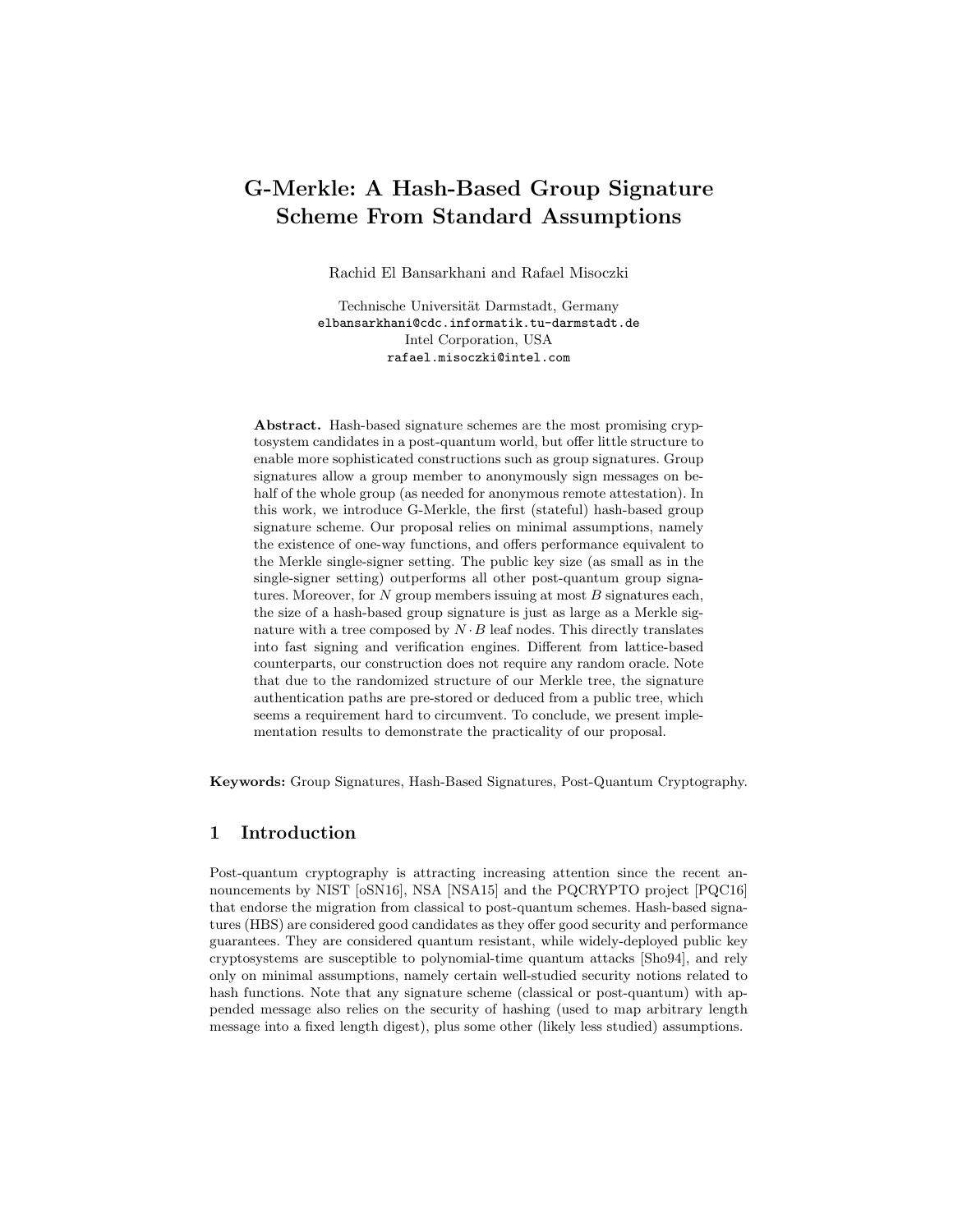Another strength of HBS refers to their practical performance. As opposed to conventional schemes, where expensive computations are required, HBS only require hash computations, an operation with performance akin to symmetric key cryptography rather than public-key cryptosystems. Given their high efficiency and tight security, HBS can be seen as one of the fewest post-quantum cryptographic alternatives that can immediately replace conventional cryptosystems (although stateful schemes may require extra caution related to state management  $[MKF^+16]$ ). However, the same simplicity that leads to high efficiency and tight security also imposes limitations to build more sophisticated constructions such as group signatures.

Group signatures allow any member of a group to anonymously sign messages on behalf of a group. This is accomplished by a unique group public key that is the same for all group members. A group manager can break the anonymity of any group signature by means of a master key and thus determine the respective issuer (traceability). Note that no other entity other than the group manager is able to gather information or trace a signature back to any group member (anonymity). Group signature schemes have great applicability in real-world, such as in remote attestation protocols, traffic management, e-commerce, e-cash, e-voting and e-auction, just to name a few examples.

#### 1.1 Related Work

The first group signature scheme has been introduced in [Cv91]. Subsequently, it has been improved in [ACJT00]. The notion of full-anonymity and full-traceability can be traced back to the security model proposed in [BMW03], which allows for even stronger security properties, once these notions are established in a scheme. Since then, a great deal of practical constructions based on classical assumptions have been proposed. Those schemes can be classified into random oracle based constructions [ACJT00, CL02, CL04, DP06] and standard model variants [BMW03, BSZ05, BW06, BW07, Gro07]. All of these constructions are based on Groth-Sahai's non-interactive proof systems (NIZK) for a great deal of languages. In [BL09], Brickell et al. introduced EPID with advanced properties such as signature-based and private-key based revocation. There are only a few (secure) constructions based on computational problems that are believed to be quantum resistant. Such schemes are mainly based on lattice-based hardness assumptions [GKV10, LLLS13, LLNW14, NZZ15, LNW15] or on code-based scheme  $[ELL<sup>+</sup>15]$  that relies on additional (non-usual) assumptions. However, all of those constructions require expensive non-interactive zero-knowledge arguments for specific languages such as [MV03].

Previously, it seemed hard to construct group signature schemes out of hash functions as they offer little structure to exploit. In fact, there exists little literature on special property signature schemes from hash functions. One example is the forward secure signature scheme (also proxy- and key-insulated signature schemes) from oneway functions by Buchmann et al. [BDH11]. Recently, it has also been shown that NIZK proofs [GMO16] can be built out of hash functions and techniques from multi-party computation. This opens new directions as NIZK proof systems serve as a common tool to realize advanced cryptographic constructions. However, to the best of our knowledge, no hash-based group signature scheme has ever been proposed in the literature.

#### 1.2 Our Contributions

In this work, we propose the first (stateful) hash-based group signature scheme. Our proposal has many advantages over other group signature schemes such as: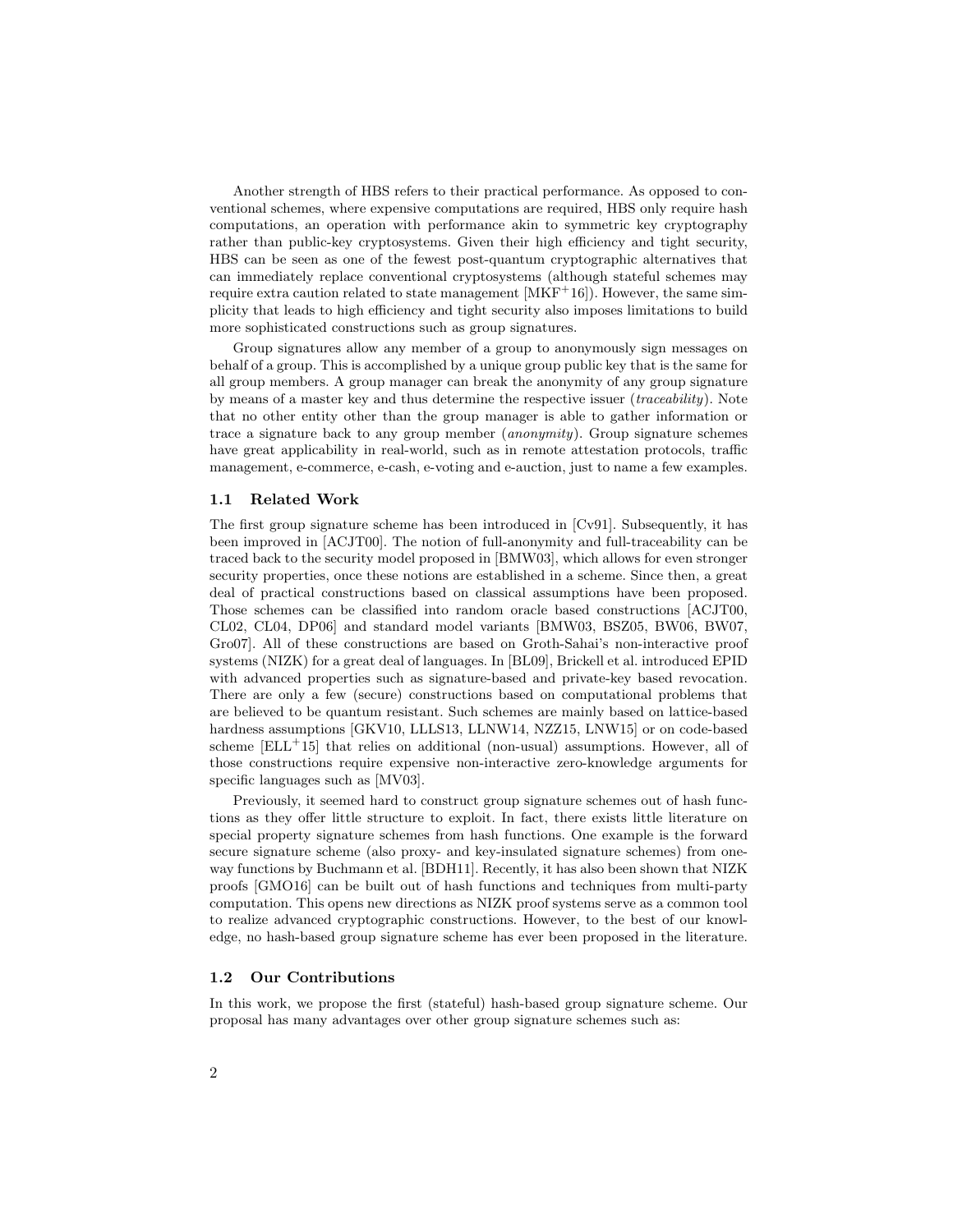- It is very simple as it is solely built from a regular Merkle tree based signature scheme in combination with a secure block cipher or pseudo random function. The latter can be built out of one-way functions by the construction of Luby and Rackoff [LR86], hence allowing for a construction based on minimal assumptions in the standard model. This answers the open question raised in [LNW15].
- We do not require expensive non-interactive zero knowledge proofs (e.g. via the Fiat-Shamir Transform) as used in other group signature schemes in order to prove possession of a secret. As a result, no random oracle instantiation is needed.
- It is post-quantum secure with small key and signature sizes, outperforming all other post-quantum group signature alternatives. In fact, the public key size and the underlying one-time signature size are as large as in the single-signer setting. The authentication path increases by  $\log N$  nodes as the associated Merkle tree consists of  $N \cdot B$  leaf nodes, resulting in the same number of signatures per group member. This coincides with the number of signatures in the single-signer setting.

To realize this functionality we exploit the structure of Merkle trees [Mer90]. More precisely, we let all group members share a very same Merkle tree, which has the leaf nodes shuffled (by means of a block cipher or, more generally, a pseudorandom permutation (PRP)) before the tree is built. Our construction assigns a bounded number B of signatures to each group member. Each group member also has its own secret key. In Section 6, we give several options to handle a limitation related to the authentication paths, providing different trade-offs. We stress that none of these strategies seems to be optimal for all situations, but we hope that this discussion will feed further works in the community on how to optimally address this particular problem.

In terms of efficiency, for  $N$  group members, hash function digest size  $n$ , the size of our group signature is  $||$ one-time signature $| + n \cdot (\log N + \log B)|$  bits, which is as large as a Merkle tree signature with  $N \cdot B$  leaf nodes. Lattice-based counterparts occupy at least  $\log N \cdot \tilde{O}(n)$  bits (ring variant) or  $\log N \cdot \tilde{O}(n^2)$  bits (matrix variant) and the group public key size increases by a factor of  $log N$ . Additionally, the underlying lattice problem weakens by a factor of  $\log N$  (e.g.  $SIVP_{\log N \cdot \tilde{O}(n^2)}$ , see [LNW15]). The nature of our construction immediately carries over to the running times for signing and verification. Note that other group signature constructions often rely on costly zero-knowledge proofs (using Fiat-Shamir) to establish the different features of the group signature scheme, whilst our construction inherits them from the Merkle tree structure for free. Our scheme can be instantiated using any (stateful) Merkle-like signature scheme, e.g. the XMSS Merkle tree scheme [BDH11, HBGM18].

In terms of security, we give a proof for full-traceability within the well-known framework of Bellare, Micciancio, and Warinschi (BMW model) [BMW03] and anonymity according to Camenisch and Groth [CG05]. The latter is required for a private key based revocation mechanism, which is a desirable feature and enables the verifier to identify signatures issued by a revoked private key. We also discuss a Proof-of-Concept implementation to show its efficiency and scalability for a publicly available tree.

#### 1.3 Group Signature Scheme by Chaum and van Heyst

Our construction can be seen as an improvement of the very first discrete-log based group signature scheme due to David Chaum and Eugène van Heyst [Cv91]. In their first construction each group member is randomly assigned a number of public and secret keys of a secure signature scheme, where each group member stores its assigned set of secret keys. To open signatures, the group manager stores the group member's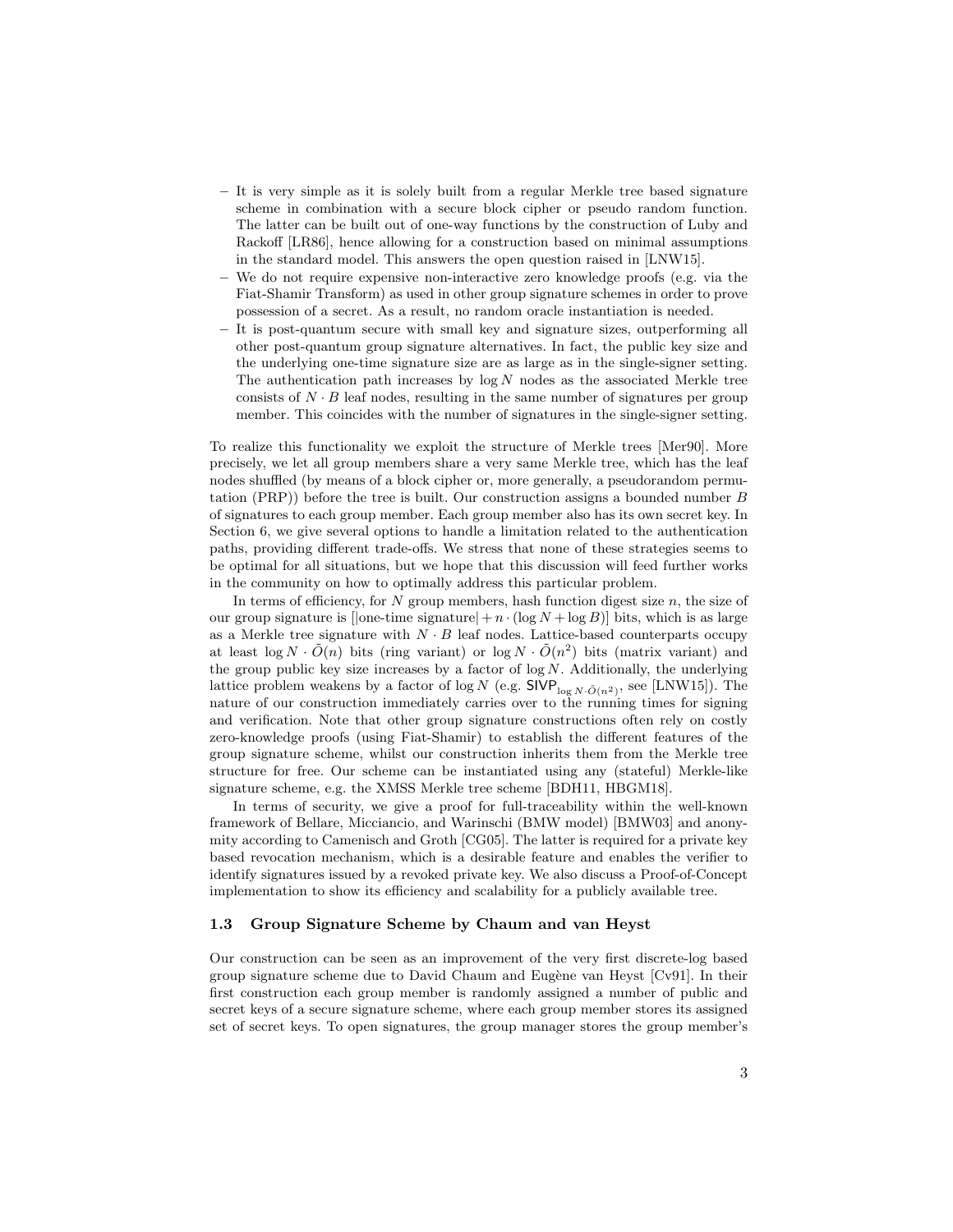name for every issued key. The group public key is represented as the (random) concatenation of all public keys. It can be seen that the approach taken in [Cv91] can be extended to any regular signature scheme. However, in our construction we only have one single hash value as the group public key regardless of the number of signers and signatures. Furthermore, each signer just stores one single secret seed, out of which all one-time key pairs and leaf nodes are derived. To ensure anonymity and traceability at reduced costs, the group manager applies a pseudorandom permutation to shuffle the positions of the leaf nodes and to open signatures without storing a large list of names and respective keys. All these modifications can directly be applied to [Cv91].

#### 1.4 Open Problems

Full-anonymity in the BMW model would lead to a public-key encryption scheme [CG05, AW04] solely based on the existence of one-way functions, i.e. the group signature scheme would also serve as a basis to build other public key cryptographic primitives. However, there is little hope to achieve such a result as the seminal work [IR89] by Impagliazzo und Rudich already showed that one cannot base secure key agreement protocols on one-way functions. Thus, a challenging open problem consists of modifying our scheme in order to satisfy stronger notions of full-anonymity. Obtaining and storing the authentication path, a requirement of Merkle tree constructions, seems a limitation of our work hard to circumvent. Finally, we note that multi-tree approaches (e.g. [HRB13]) are not applicable, thus limiting the maximum attainable tree height.

## 1.5 Organization

Section 2 presents the preliminary concepts, Section 3 the background on group signature schemes and related security notions and Section 4 presents our construction. Section 5 details its security assessment, Section 6 discusses the authentication path computation, Section 7 its implementation aspects and Section 8 our conclusions.

# 2 Preliminaries

It is well known [Mer90, BDS08, BDH11] that it is possible to build secure digital signature schemes using only a secure hash function. This is an advantage in comparison to any other signing scheme, which require not only a secure hash function but also a hard underlying computational problem. In this sense, hash-based signature schemes achieve minimal security requirements. The concept of secure hash function is vague and requires some refinement. Below we recap three computational problems related to hash functions useful to assess the security of hash-based signature schemes.

A cryptographic hash function  $H: \{0,1\}^* \to \{0,1\}^n$  is an efficiently computable function  $\mathcal{H} = (H, HKGen)$ , where  $HKGen(1^n)$  outputs a hash function H and H maps on input H and an element  $m \in \{0,1\}^*$  to  $H(m) \in \{0,1\}^n$ . Depending on the given application scenario it may be required to have a certain set of properties [Rog04].

**One-wayness (OW)** A hash function  $H$  is said to be one-way, if it is infeasible for a PPT-adversary to find a preimage m of a random image.

**Collision Resistance (CR)** A hash function H is said to be collision resistant, if it is infeasible for a PPT-adversary to find two distinct messages  $m \neq m'$  that map to the same hash value, i.e.,  $H(m) = H(m')$ .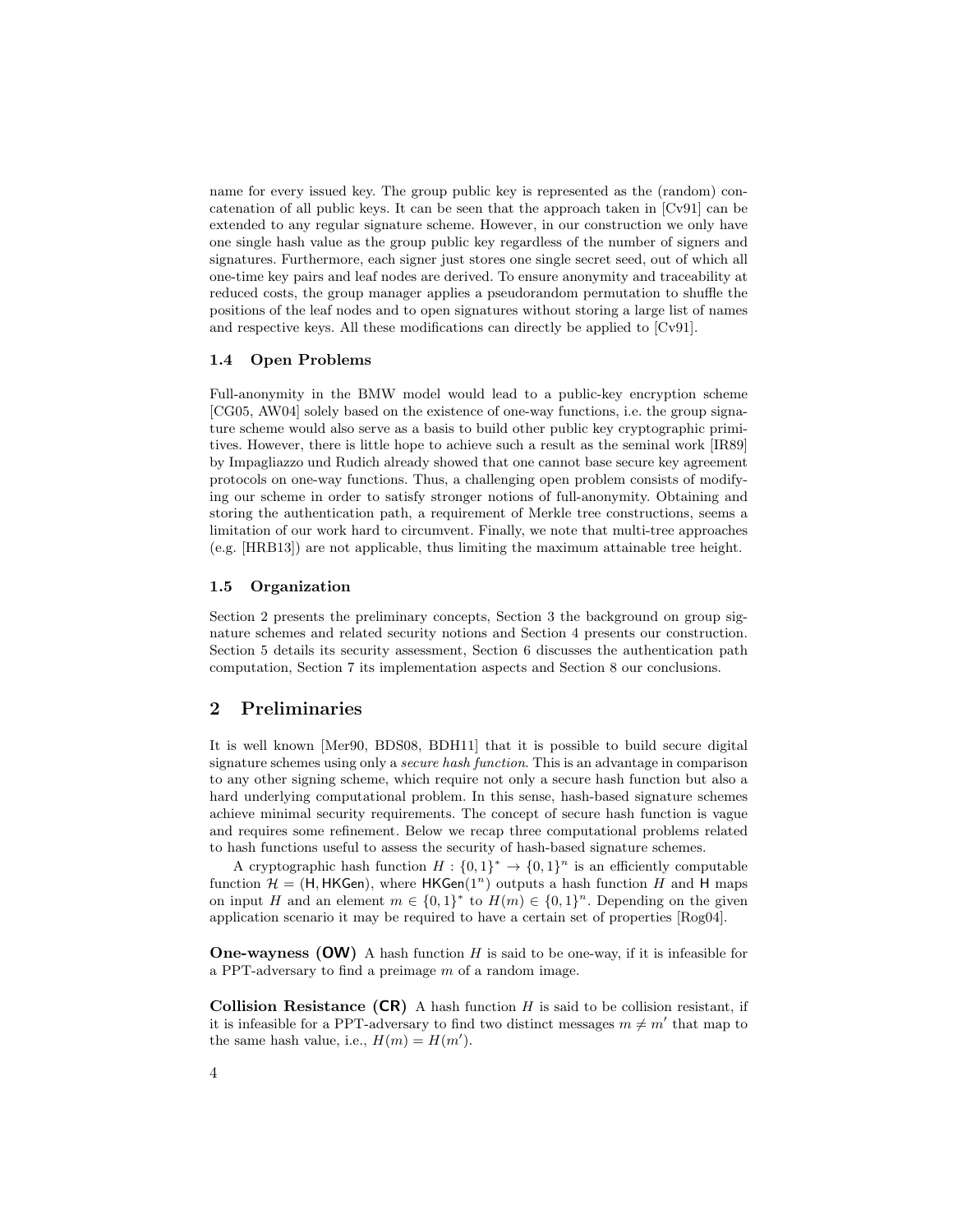**Second Preimage Resistance (SR)** A hash function  $H$  is said to be second preimage resistant, if it is infeasible for a PPT-adversary and a given pair  $(m, H(m))$ to find another message  $m \neq m'$  that maps to the same hash value  $H(m) = H(m')$ . We note that CR implies SR.

To provide  $\lambda$  bits of classical security against collision and pre-image attacks, a hash function needs to have digest size of at least  $n = 2\lambda$  bits and  $n = \lambda$  bits, respectively. To maintain the same levels of security in a post-quantum world, the digest of the hash function would need to be extended by a factor 3/2 (for collision) and by a factor 2 (for pre-image). This is due to speedups induced by Grover's search algorithm [Gro96] on a quantum computer. Note that this quantum speedup is marginal when compared to the one obtained by Shor's algorithm [Sho94] against RSA/ECC cryptosystems.

Most hash-based signature schemes are either one-time (OTS) or multi-time signature (MTS) schemes. OTS schemes (such as Winternitz  $[Mer90]$  and W-OTS+  $[Hü113]$ ) have an important limitation: a private key must not be used to sign more than one message (if so, it loses its security guarantees). Due to this limitation, Merkle proposed a way to transform an OTS scheme into a MTS scheme solely based on hash functions. This is known as the Merkle tree signature scheme [Mer90] and offers a way to tie many one-time public keys into a single multi-time public key. In this sense, any of the signatures generated by the one-time private keys can be validated with a single (multi-time) public key.

The Merkle scheme uses a binary tree of height h that is built from  $2^h$  one-time key pairs. The leaf nodes are computed as the hash of the one-time public keys. The inner nodes are computed as the hash of concatenated children nodes. This rule is used to build all inner nodes up to the root, which is the multi-time public key.

## 3 Foundations of Group Signature Schemes

In this section we introduce the different definitions and security notions associated to group signature schemes following the work of Bellare, Micciancio, and Warinschi [BMW03] for full-traceability and anonymity according to Camenisch and Groth [CG05], which describe a comprehensive set of properties.

The appropriate security model for anonymity in our setting is due to [CG05], since the adversary is only given access to the secret keys of corrupt users in contrast to [BMW03], where the adversary has full access to the secret keys of all group members. The former reflects circumstances where the adversary is either static or he is adaptive and the parties cannot erase data (in these cases full-anonymity would not enhance security). In our scheme, we do not achieve full-anonymity in the sense of [BMW03] for an adaptive adversary and parties with erasing capabilities, since revealing the secret keys immediately allow to identify all the associated signatures. But this seems plausible for constructions solely based on the existence of one-way functions. We note that once our hash-based group signature scheme satisfies also full-anonymity following [BMW03] it is possible to build a public-key encryption scheme out of it. This would be a great result in post-quantum cryptography in general as this would imply public key cryptography (see Section 8) solely based on the security of one-way functions (minimal assumptions). In Section 8, we briefly discuss how full-anonymity allows to construct a public key encryption scheme following [CG05, AW04]. Thus, in the security game [CG05] the adversary is given a random signature and he must output the correct identity, under which it has been signed and which has not been corrupted before. We account for the fact that stateful Merkle-like schemes output a bounded number of signatures in the anonymity game.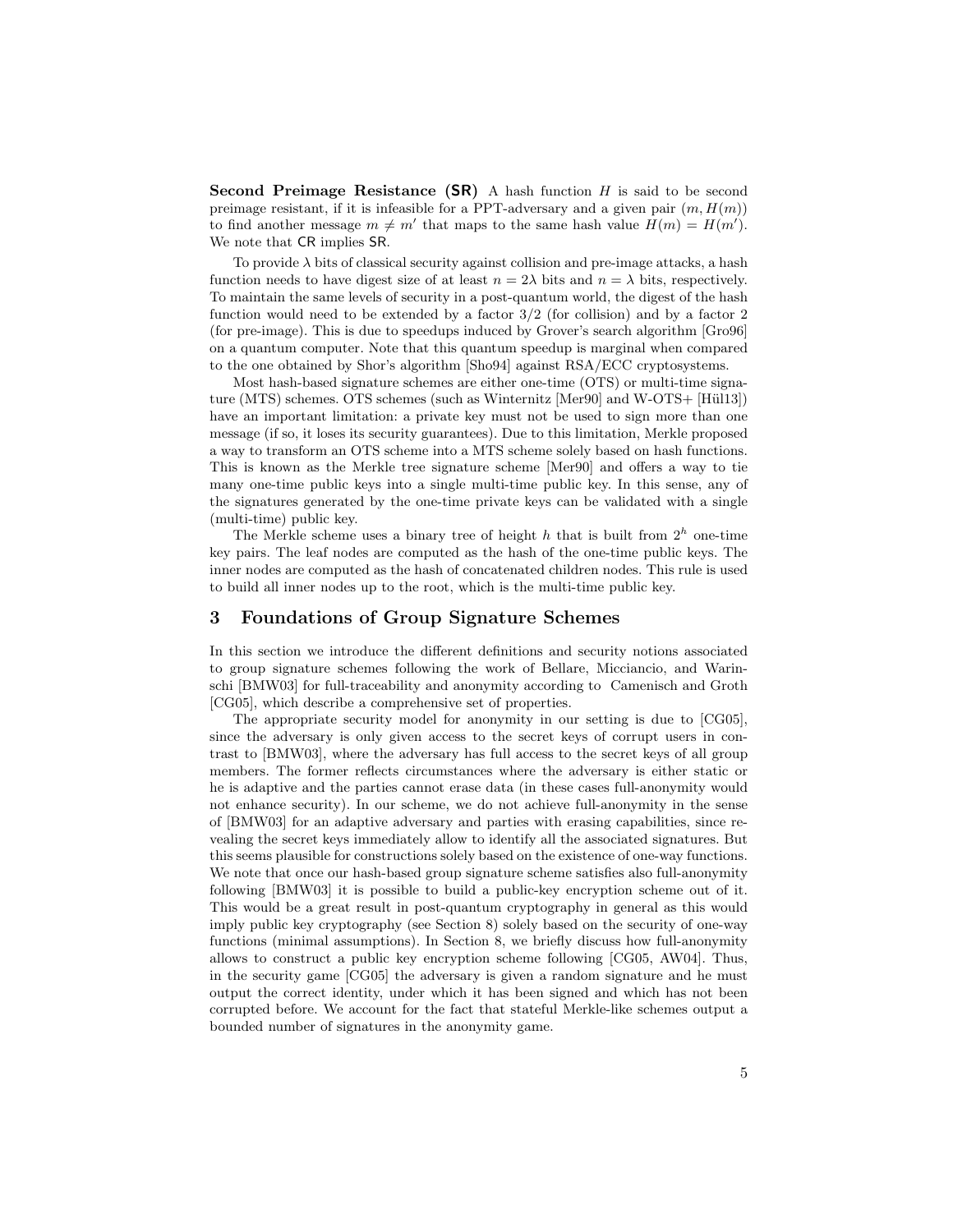In a group signature scheme there are essentially 3 parties involved:

- Group Manager He instantiates the scheme and generates the group public key. He assigns each group member with a secret key. In case of misuse of group signatures or misbehavior the group manager has the power to reveal the identity of a group signature by means of its master key.
- Group Member A group member can sign any data using its secret key such that his identity is concealed from any verifier other than the group manager.
- Verifier Any verifier can use the group public key in order to verify a group signature. He only knows that a group member signed the data, but he cannot specify which group member.

The syntax of a group signature scheme and the involved algorithms is as follows. Syntax: A group signature scheme is composed by the following polynomial-time algorithms  $GS = (G.KGen, G.Sign, G.Verify, G.Open)$ .

- $G.KGen(1^k, 1^N)$ : The group key generation algorithm is a randomized algorithm that takes as input the security parameter  $k$ , the number of users  $N$  and generates and outputs a group public key gpk, the group signing keys  $g\bar{s}k_i$  associated to the *i*-th group member for  $i \in [N]$  and the group master key or tracing key gmsk required to open signatures by the group manager.
- $\mathsf{G}.\mathsf{Sign}(\mathsf{gsk}_i, m)$ : The group signing algorithm takes as input a group signing key  $\mathsf{gsk}_i$ , a message  $m \in \{0,1\}^*$  and outputs a group signature  $\sigma$  on the message.
- $G.\text{Verify}(\sigma, m, \text{gpk})$ : The deterministic group verification algorithm takes as input a group signature, a message and the group public key, and outputs 1 in case the signature is valid, else 0.
- **G.Open(gmsk,**  $\sigma$ **, m)**: The group opening algorithm is a deterministic algorithm that on input the group master key, a signature, and the corresponding message outputs an identity related to  $\sigma$ .

There are two basic conditions to be satisfied in order for the scheme to work appropriately. In particular, the correctness requirement of the verification and tracing procedure has to be guaranteed for all honestly generated signatures. That is, for any group member  $i \in [N]$  the following two expressions have to hold except with negligible probability

# $\mathsf{G}.\mathsf{Verify}(\mathsf{G}.\mathsf{Sign}(\mathsf{gsk}_i, m), m, \mathsf{gpk}) = 1$  $\mathsf{G}.\mathsf{Open}(\mathsf{gmsk},\mathsf{G}.\mathsf{Sign}(\mathsf{gsk}_i,m),m) = i$  .

The first requirement mainly implies that all honestly generated group signatures must be valid. And the second expression allows the group manager by means of the master key to recover the identity of a correctly generated signature.

We now recap the security notions related to group signature schemes introduced in [BMW03] by Bellare et al. and subsequently relaxed in [BBS04] by Boneh et al. In the relaxed version, the adversary is not permitted to have oracle access to the opening procedure. For anonymity we refer to the security model of Camenisch and Groth [CG05], where the adversary is indeed given access to the secret keys of corrupted group members. This model particularly also captures the possibility to realize private key based revocation, which represents a useful feature in remote attestation protocols as it may be a required feature to identify all signatures of an identity once its secret key gets exposed (e.g. extracted from the TPM) such that a potential adversary is prevented from signing under this identity. Following these models [BMW03, CG05], a group signature scheme is required to ensure two main security features, which we expound below.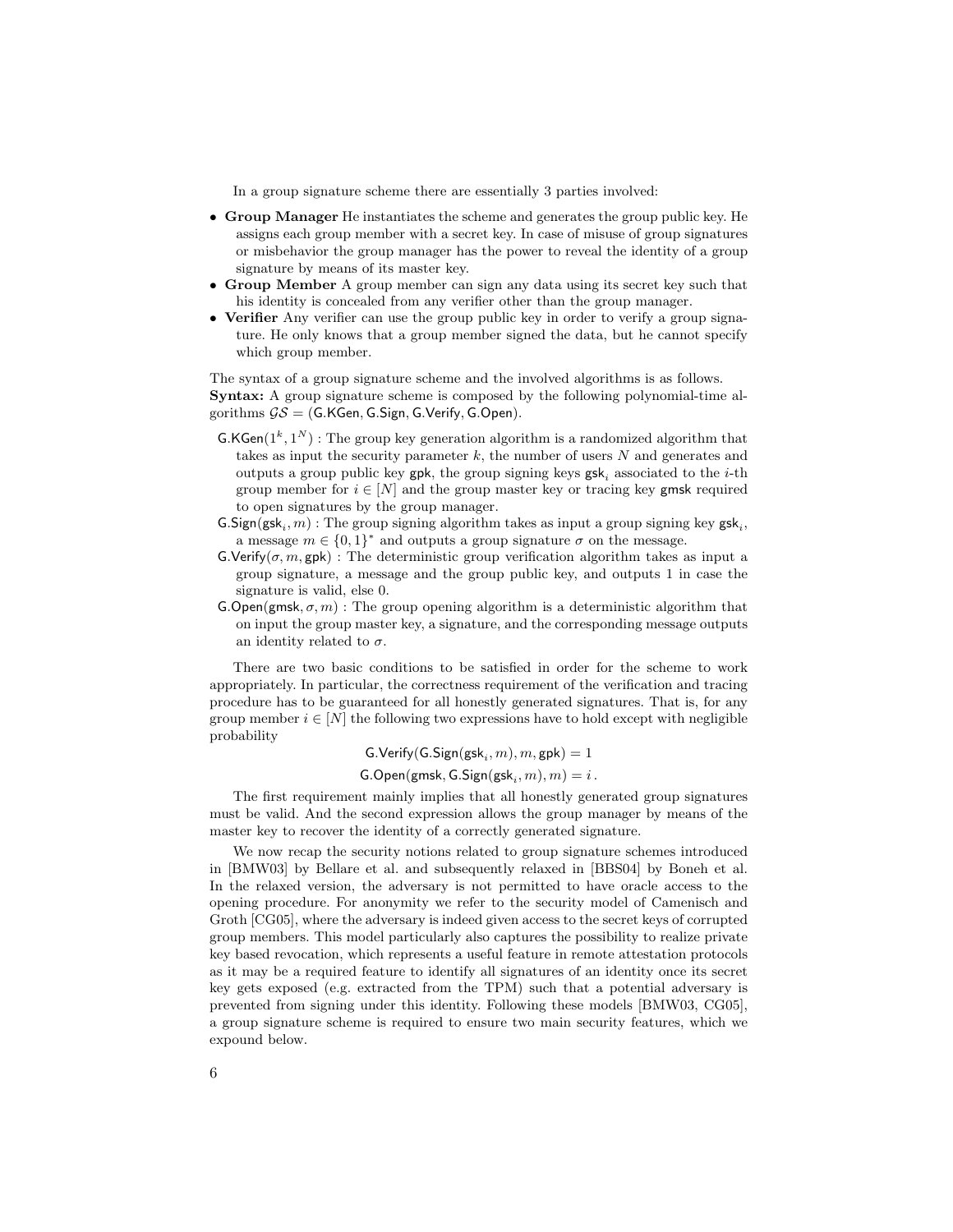#### 3.1 Anonymity

The adversary not in possession of the group master key is not able to unveil the identity of a group member from its group signature. In the respective security game following [CG05] the adversary is given opening access in order to allow the adversary to see the identity of opened signatures. However, these models need to be modified in order take into account the constrained number B of signatures that a group member is able to issue. Therefore, the adversary is allowed to make arbitrary many calls to the opening and signing oracle for corrupted parties (at most  $B$  calls). For honest parties the adversary is only allowed to open at most  $B-1$  signatures per signer.

We differentiate between SPRP-Anonymity, which strictly follows the anonymity game of [CG05], and PRP-Anonymity, where the adversary is not allowed to have access to the opening oracle. Later, we will show that a pseudorandom permutation such as a secure block cipher can be used to instantiate the scheme satisfying either anonymity notions.

Experiment  $\mathsf{Exp}_{\mathcal{GS},\mathcal{A}}^{\mathsf{SPRP},an-b}(k,N,B)$  $(gpk, gsk, gmsk) \longleftarrow G.KGen(1<sup>k</sup>, 1<sup>N</sup>)$  $(\mathsf{st}, i_0, i_1, m) \longleftarrow \mathcal{A}^{\mathsf{G}.\mathsf{Open}(\mathsf{gmsk}, \cdot, \cdot), \mathsf{G}.\mathsf{Sign}(\mathsf{gsk}, \cdot, \cdot), \mathsf{Corrupt}(\cdot)}(\mathsf{choose}, \mathsf{gpk})$  $\sigma \longleftarrow \mathsf{G}.\mathsf{Sign}(\mathsf{gsk}_{i_b},m)$  $j \longleftarrow \mathcal{A}^{\mathsf{G}.\mathsf{Open}(\mathsf{gmsk},\cdots),\mathsf{G}.\mathsf{Sign}(\mathsf{gsk},\cdots)}(\mathsf{guess},\mathsf{st},\sigma)$ if A queried the opening oracle on  $m, \sigma$  in the phase guess, return 0 if A queried  $i_0$  or  $i_1$  to Corrupt( $\cdot$ ), return 0 if the maximal number of queries to  $\textsf{G}.{\sf Sign}(\textsf{gsk}_\cdot,\cdot)$  wrt  $i_0$  and  $i_1$ is bounded by  $B-1$ , return j else  $\perp$ .

Fig. 1. Experiment for SPRP-anonymity

Definition 1 (SPRP-Anonymity [CG05]). Formally, a group signature scheme defined by the algorithms  $\mathcal{GS} = (\mathsf{G}.\mathsf{KGen}, \mathsf{G}.\mathsf{Sign}, \mathsf{G}.\mathsf{Verify}, \mathsf{G}.\mathsf{Open})$  is called anonymous, if for all probabilistic polynomial adversaries  $A$  with access to the opening and signing oracles and all polynomially bounded  $N$  the advantage of the adversary in the experiment  $Exp_{GS,A}^{SPRP,an}(k, N, B)$  is negligible

$$
\mathsf{Adv}_{\mathcal{GS},\mathcal{A}}^{\mathsf{SPRP},an-b}(k,N,B)=|P[\mathsf{Exp}_{\mathcal{GS},\mathcal{A}}^{\mathsf{SPRP},an-1}(k,N,B)=1]-P[\mathsf{Exp}_{\mathcal{GS},\mathcal{A}}^{\mathsf{SPRP},an-0}(k,N,B)=1]|.
$$

We also define a weaker form of anonymity taking into account the relaxation considered in [BBS04]. In particular, the adversary is not granted access to the opening oracle in the experiment. As we will see later, this will allow us to instantiate the scheme with only a secure block cipher.

Definition 2 (PRP-Anonymity). A group signature scheme defined by the algorithms  $GS = (G.KGen, G.Sign, G.Verify, G.Open)$  is called anonymous, if for all probabilistic polynomial adversaries A with access to signing oracle and all polynomially bounded N the advantage of the adversary in  $Exp_{\mathcal{GS},\mathcal{A}}^{PRP,an}(k,N,B)$  is negligible

$$
Adv_{GS,A}^{PRP,an-b}(k, N, B) = |P[Exp_{GS,A}^{PRP,an-1}(k, N, B) = 1] - P[Exp_{GS,A}^{PRP,an-0}(k, N, B) = 1]|.
$$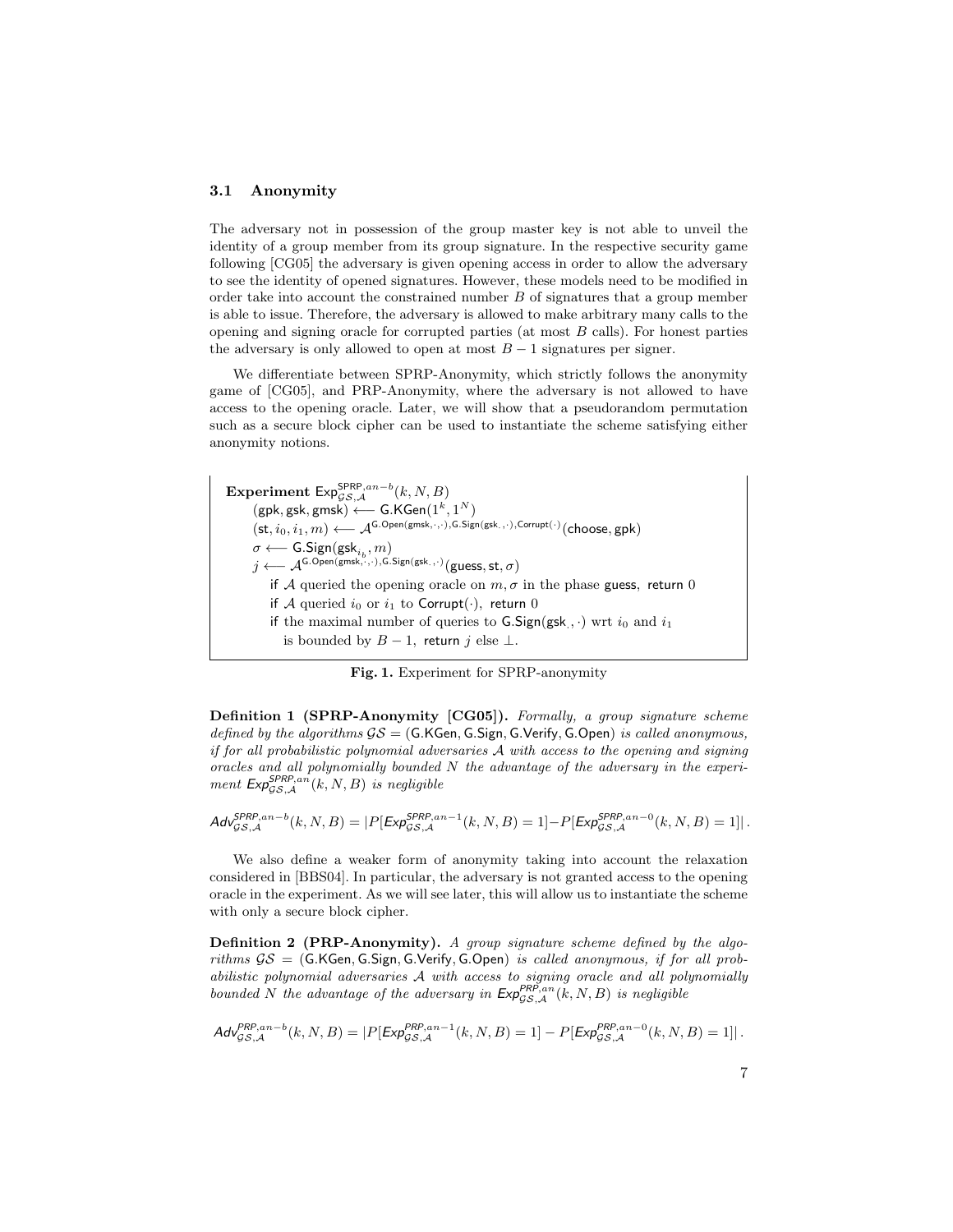Experiment  $\mathsf{Exp}^{\mathsf{PRP},an-b}_{\mathcal{GS},\mathcal{A}}(k,N,B)$  $(gpk, gsk, gmsk) \longleftarrow G.KGen(1<sup>k</sup>, 1<sup>N</sup>)$  $(\mathsf{st}, i_0, i_1, m) \longleftarrow \mathcal{A}^{\mathsf{G}.\mathsf{Sign}(\mathsf{g}\mathsf{sk}, \cdot,\cdot),\mathsf{Corrupt}(\cdot)}(\mathsf{choose}, \mathsf{g}\mathsf{pk})$  $\sigma \longleftarrow \mathsf{G}.\mathsf{Sign}(\mathsf{gsk}_{i_b},m)$  $j \longleftarrow \mathcal{A}^{\mathsf{G.Sign(gsk., \cdot)}}(\textsf{guess}, \textsf{st}, \sigma)$ if A queried  $i_0$  or  $i_1$  to Corrupt( $\cdot$ ), return 0 if the maximal number of queries to  $\textsf{G}.{\sf Sign}(\textsf{gsk}_\cdot,\cdot)$  wrt  $i_0$  and  $i_1$ is bounded by  $B - 1$ , return j else  $\perp$ .

Fig. 2. Experiment for PRP-anonymity

#### 3.2 Full-Traceability

This feature allows the group manager or possessor of the master key to revoke the anonymity of a signer and unveil its identity. Such a mechanism is important if misbehavior or misuse of the private key has been detected. In fact, this notion is even stronger as it is required that any set of colluding parties should not be able to create signatures that cannot be opened by the group manager or traced back to a group member, even if the parties have access to the master key, for instance extracted during key generation. We note that in this model we do not require to put a bound on the number of exchanged signatures.

Definition 3 (Full-Traceability [BMW03]). Formally, the group signature scheme  $\mathcal{GS} = (\mathsf{G.KGen}, \mathsf{G.Sign}, \mathsf{G.Verify}, \mathsf{G.Open})$  is called fully traceable, if for all probabilistic polynomial adversaries A with access to the opening oracle and all polynomially bounded N the advantage of the adversary in the experiment  $\mathsf{Exp}^{f-trace}_{\mathcal{GS},\mathcal{A}}(k,N)$  is negligible

$$
Adv_{\mathcal{GS},\mathcal{A}}^{f-trace}(k,N) = P[\mathsf{Exp}_{\mathcal{GS},\mathcal{A}}^{f-trace}(k,N) = 1].
$$

Experiment  $\mathsf{Exp}^{f-trace}_{\mathcal{GS},\mathcal{A}}(k,N)$  $(gpk, gsk, gmsk) \longleftarrow G.KGen(1<sup>k</sup>, 1<sup>N</sup>)$ st ←− (gpk, gmsk)  $(m, \sigma) \leftarrow \mathcal{A}^{\mathsf{G}.\mathsf{Sign}(\mathsf{gsk.}, \cdot),\mathsf{Corrupt}(\cdot)}(\mathsf{guess}, \mathsf{st})$ if G.Verify $(\sigma, m, \text{gpk}) = 0$ , return 0 if i was queried to Corrupt( $\cdot$ ), return 0 if  $(i, m)$  was queried to  $\mathsf{G}.\mathsf{Sign}(\mathsf{gsk}_\cdot, \cdot),$  return  $0$ if G.Open(gmsk,  $\sigma$ ,  $m$ ) = $\bot \vee \exists i \in [N]$  with G.Open(gmsk,  $\sigma$ ,  $m$ ) = i return 1

Fig. 3. Experiment for full-traceability

# 4 G-Merkle: A Hash-Based Group Signature Scheme

Our stateful group signature scheme is based on the usage of a Merkle tree, as used in single-signer hash-based signature schemes. The core idea is to extend this approach to a multi-user setting, where more than one signer share the same tree in order to sign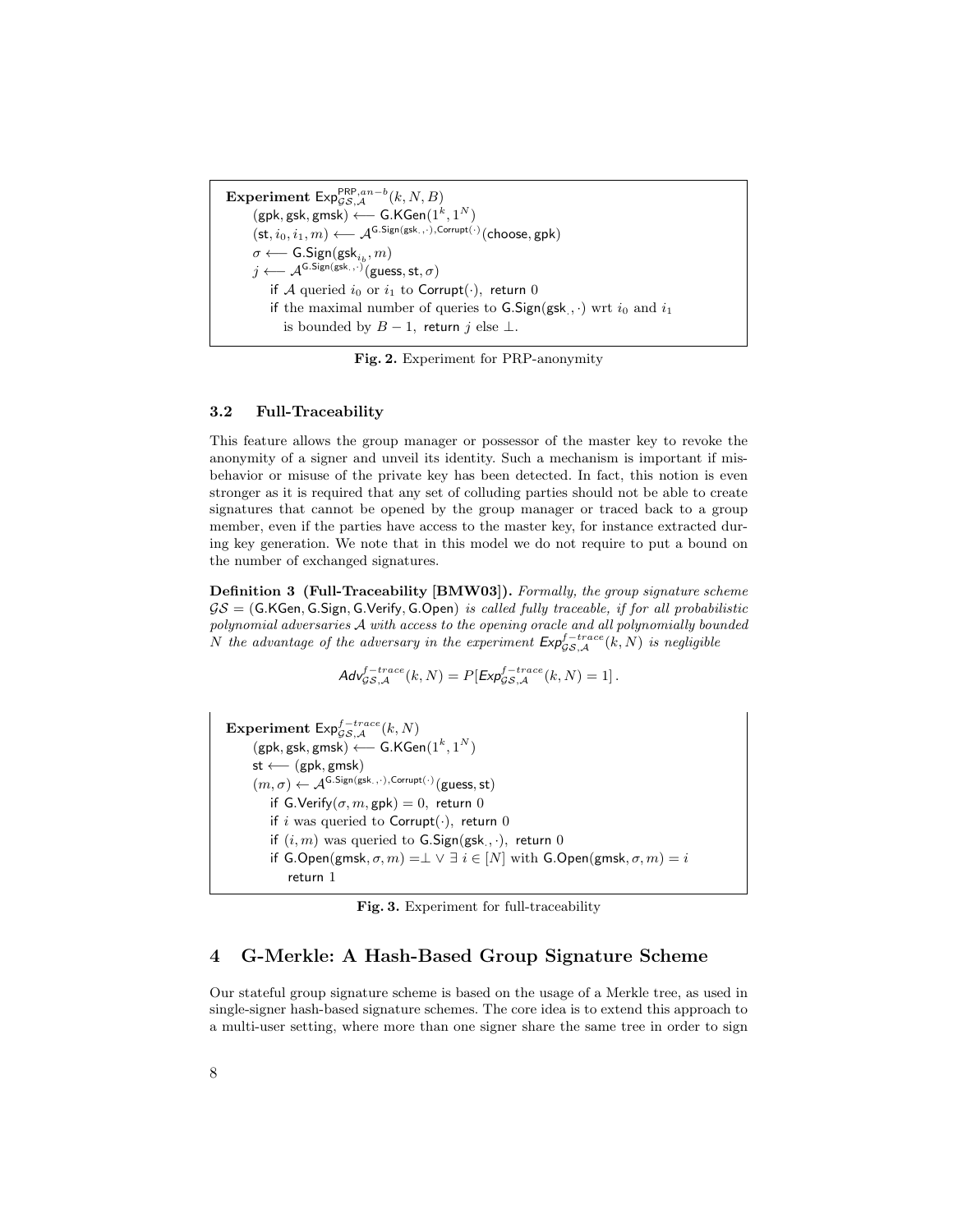messages. A first attempt towards this direction consists in letting each user generate its own Merkle tree (as in the single-signer scheme). Then, each of those sub-trees could be appended to a super tree that will have as leaf nodes the root nodes of the sub-trees.



Hash-based Merkle tree in a multi signer setting, where the nodes are mixed. The nodes  $\{pk_1, pk_2\}$  belong to Signer 1 and the nodes  $\{pk_3, pk_4\}$  belong to Signer 2.



Fig. 4. Hash-based Merkle tree in a multi signer setting after shuffling the nodes. The nodes  $\{pk_1, pk_2\}$  belong to Signer 1 and the nodes  $\{pk_3, pk_4\}$  belong to Signer 2.

This naïve construction however does not meet the unlinkability property, a requirement of group signature schemes, since the authentication paths of all signatures issued by a certain signer would share at least one node (the root of its sub-tree). In order to overcome this obstacle, we apply a mixing strategy to the leaf nodes prior to the tree construction. That is, in the key generation phase, the group manager takes the set of leaf nodes from all parties and subsequently applies a secure uniform random permutation to the sets. That is, the permutation will mix the indices and hence the positions associated to the leaf nodes in the combined set. Subsequently, the super-tree is built as described before. In fact, this is a generic way of instantiating hash-based group signature schemes, which can be considered as an extension of the single-signer setting. Since our mixing strategy is based on the usage of pseudorandom permutations, we start with some required definitions. Let  $\mathcal{P}_n$  denote the set of permutations and  $P \in \mathcal{P}_n$  with  $P: \{0,1\}^n \longrightarrow \{0,1\}^n$ .

**Definition 4.** A pair of functions  $(E, D)$  with  $E, D: \{0, 1\}^k \times \{0, 1\}^n \longrightarrow \{0, 1\}^n$  is called  $(t, \epsilon)$  pseudo random permutation, if  $E_r$  and  $D_r$  are inverses of each other for every  $r \in \{0,1\}^k$  and for any probabilistic polynomial adversary the success probability to distinguish a pseudorandom permutation from a truly random premutation is given by

$$
\mathsf{Adv}_{\mathcal{A}}^{Dist}(k,N) = |P_K[\mathcal{A}^{E_K,D_K}(\cdot)=1] - P_{P \in \mathcal{P}_n}[\mathcal{A}^{P,P^{-1}}(\cdot)=1]| \le \epsilon
$$

## 4.1 Instantiating PRPs from One-Way Functions

We note that while it is possible to instantiate pseudorandom permutations by use of block ciphers, pseudorandom permutations can particularly also be built from pseudo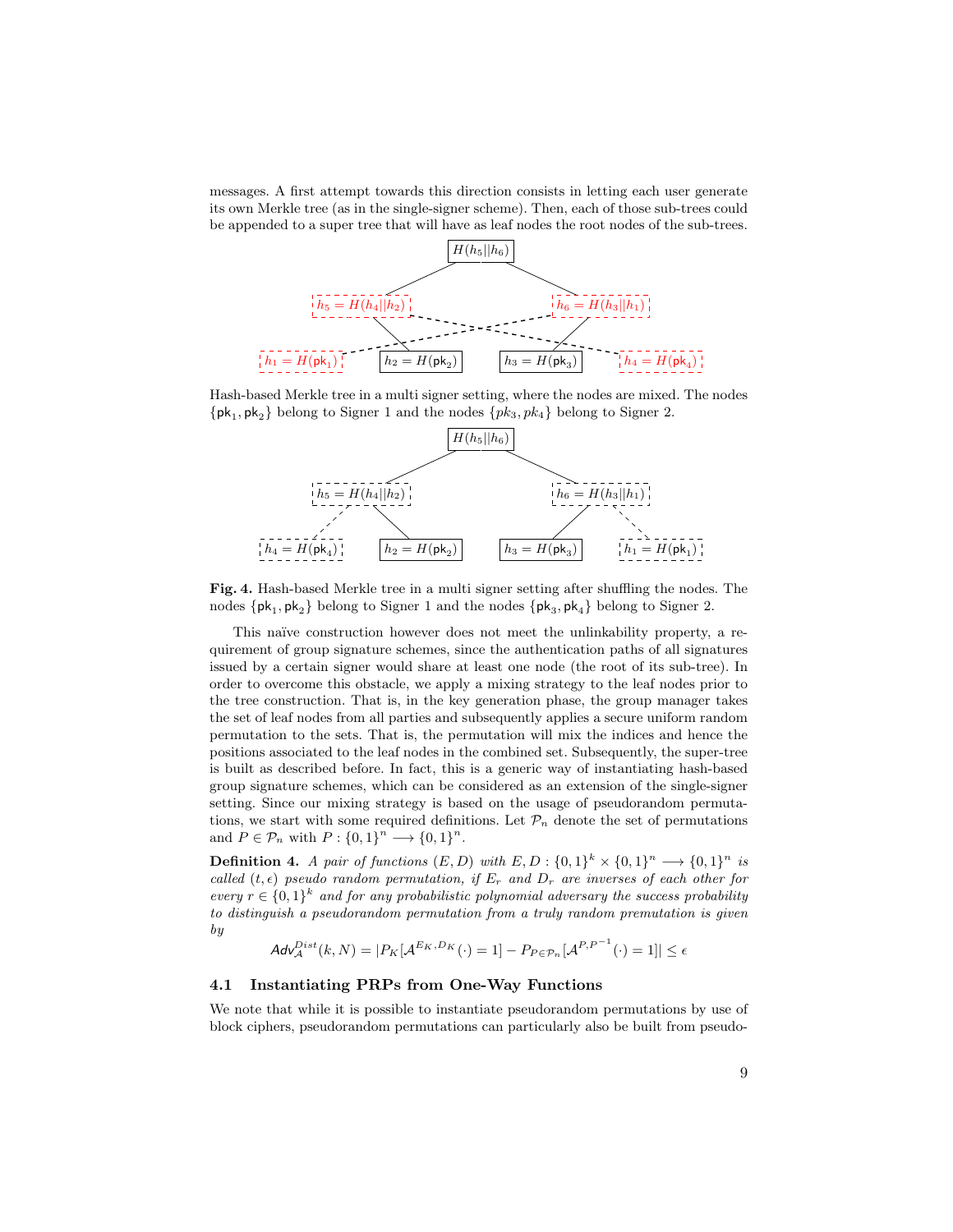random functions. More precisely, Luby and Rackoff [LR86] propose PRPs using pseudorandom functions combined with the Feistel construction. Goldreich, Goldwasser and Micali [GGM86] showed that pseudorandom generators imply pseudorandom functions, which in turn can be derived from any one-way function [HILL93]. This shows, that one-way functions indeed suffice to construct secure PRPs. Below we give a very simple way to generate pseudorandom permutations from pseudorandom functions.

**Theorem 1 (Theorem 3.1, [NR96]).** Let  $f_1, f_2$  be independent pseudo random functions of length n and  $p_1, p_2$  independent permutations of length  $2n$ . Define the functions

$$
PRP(p_1, f_1, f_1) = T_{f_1} \circ T_{f_2} \circ p_1
$$
  
\n
$$
SPRP(p_1, p_2, f_1, f_1) = p_2^{-1} \circ T_{f_1} \circ T_{f_2} \circ p_1,
$$

where  $T_{f_i}(l,r) = (r, l \oplus f_i(r))$  for  $|l| = |r| = n$  and  $f_1, f_2, p_1, p_2$  are chosen independently. Then,  $PRP(p_1, f_1, f_1)$  is a pseudorandom function and  $SPRP(p_1, p_2, f_1, f_1)$  is a strong pseudo random permutation.

By use of a suitable pseudorandom function, we can instantiate the group signature scheme with a secure SPRP with the aid of Theorem 1. In this case, the whole group signature scheme is just based on the existence of one-way functions, the minimal requirement for the existence of public key cryptography.

## 4.2 Instantiating PRPs from Block Ciphers

In general, one could apply a perfect uniform random permutation, where a permutation is chosen uniformly at random from a set of  $n!$  elements. However, selecting an element from such a huge set requires at least  $O(n \log(n))$  bits. For  $n > 2^{20}$ , this approach is impractical.

Thus, in practice, it is more efficient to instantiate pseudorandom permutations by means of block ciphers such as AES, SIMON and many others that satisfy the conditions from Definition 4. More specifically, the functions  $E_K(\cdot)$  and  $D_K(\cdot)$  correspond to the encryption and decryption functions of the respective block ciphers. Block ciphers represent a subset of all possible permutations.

Security of Block Cipher. When instantiating the scheme with a secure block cipher it is essential for anonymity that an adversary seeing a number  $T$  of (leaf position, group signer)-pairs ( $T > 0$  for SPRP-anonymity and  $T = 0$  for PRP-anonymity) cannot correctly map leaf positions to group members for the remaining leaves with non-negligible advantage. For instance, if a permutation is sampled from the set of all possible permutations, each group member may be associated to a remaining leaf supposing he did not issue all its signatures. In practice, this means that either a permutation is chosen uniformly at random from the set of all permutations (e.g. for a tree with 4 nodes) or the bit security of the block cipher is larger than or equal to the target security level of the scheme.

Block Ciphers with Larger Output Sizes. In practice, one does not find block ciphers permuting 10-bit or 20-bit integers (as it would be needed for  $h = 10$  or  $h = 20$ ) with security more than 100 bits. In this case, one can use larger block ciphers such as AES-128 or AES-256. The tree is then built slightly different. Once the manager receives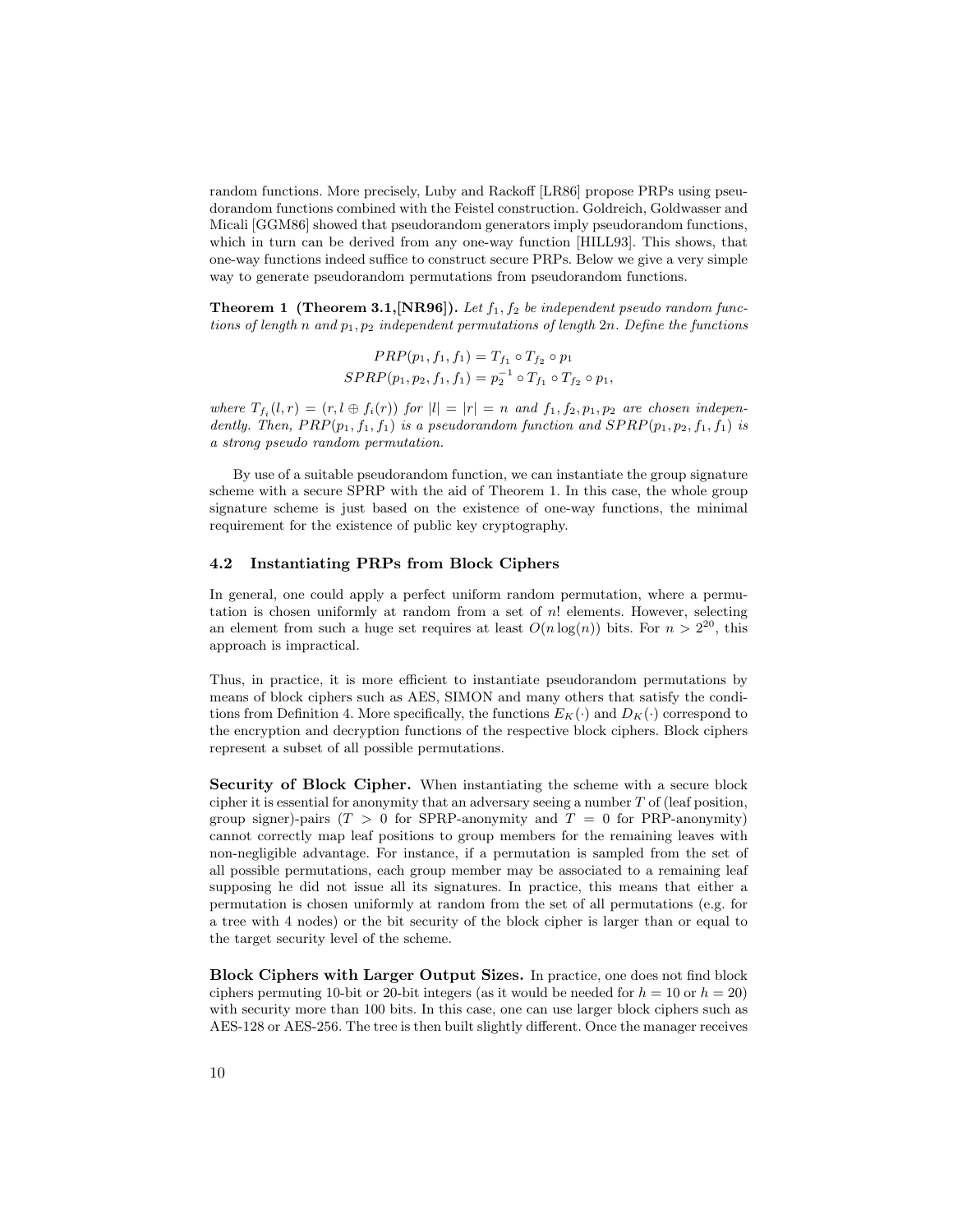all leaf nodes, it generates the set of tuples  $S = \{(\mathsf{leaf}_1, E_K(1)), \ldots, (\mathsf{leaf}_{2^h}, E_K(2^h))\}$ which contains leaves and the associated encrypted positions  $(128$ -bit or  $256$ -bit integers, which are larger than the number of leaves  $2<sup>h</sup>$ ). For instance, (leaf<sub>1</sub>,..., leaf<sub>B</sub>) belong to group member 1 and (leaf $_{B+1}$ , ..., leaf<sub>2B</sub>) to group member 2 and so on. Subsequently, the manager sorts the elements of  $S$  in an increasing order with respect to the second component. The new order represents the new positions of the leaves in the shuffled tree. The first layer of nodes is then built by not only including the leaves in the hashes but also the encrypted values of the respective leaves, e.g.  $h_{i,j} = H(\text{leaf}_i, E_K(i)) | \text{leaf}_i, E_K(j))$ . All other tree layers up to the root are built as usual without any further modification. Due to this change, the encrypted indices are part of the authentication path and the group manager can thus open signatures in case of misbehavior. For security, an adversary only sees  $2<sup>h</sup>$  encrypted indices somehow mapped to the initial positions (does not even know the index-ciphertext pairs). In the worst-case, the security of the block cipher will not decrease by more than  $\log 2^h$  bits.

#### 4.3 Our Construction: (Stateful) G-Merkle

In this section, we employ our group signature scheme on any Merkle tree based signature scheme. However, we keep our construction as general as possible by not restricting to any specific one-time signature scheme. In what follows, let  $S =$  (KeyGen, Sign, Verify) denote the set of algorithms applied in a regular Merkle tree signature scheme.

**G.KGen** $(1^k, 1^N)$ : The group manager generates the master key gmsk  $\in \{0,1\}^k$  and initializes a block cipher  $(E_{\text{gmsk}}(\cdot), D_{\text{gmsk}}(\cdot))$ . Each user  $i \in [N]$  is assigned a random secret key  $g$ sk<sub>i</sub> associated to a secure one-time signature scheme such as Winternitz for B (e.g.  $B = 2<sup>t</sup>$ ) leaf nodes. That is, the group manager invokes N times G.KGen as in a regular Merkle tree signature scheme, however outputting only the secret key gsk, and the hashed public keys serving as leaf nodes. The group manager proceeds as follows:

1. The set of indices associated to the leaf nodes of all users is shuffled

$$
\mathsf{Shuffle}(1,\ldots,N\cdot B)=(j_1,\ldots,j_{N\cdot B})
$$

where  $j_s = E_{\text{gmsk}}(s)$  for  $s \in [N \cdot B]$ . For instance, leaf node 1 is placed into postion  $j_1$  in the tree (see Figure 4).

- 2. Subsequently, the group manager builds the G-Merkle tree on top of the shuffled set of nodes and generates the group public key gpk, which is represented as the root node of the G-Merkle tree.
- 3. Finally, the group manager transfers to user  $i$  the set of permuted indices

$$
S_i = \{j_{(i-1)B+1}, \ldots, j_{i \cdot B}\}
$$

associated to the user's leaf nodes. As for the authentication path, the group manager can choose from several options to compute the authentication path for a signature. We refer to Section 6 for an overview.

 $\operatorname{\mathsf{G.Sign}}(\operatorname{\mathsf{gsk}}_i, m) : \text{User } i \text{ maintains a counter } t \text{ and a list of tuples}$ 

state = {
$$
((i - 1)B + 1, E_{\text{gmsk}}((i - 1)B + 1), ..., (i \cdot B, E_{\text{gmsk}}(i \cdot B))
$$
}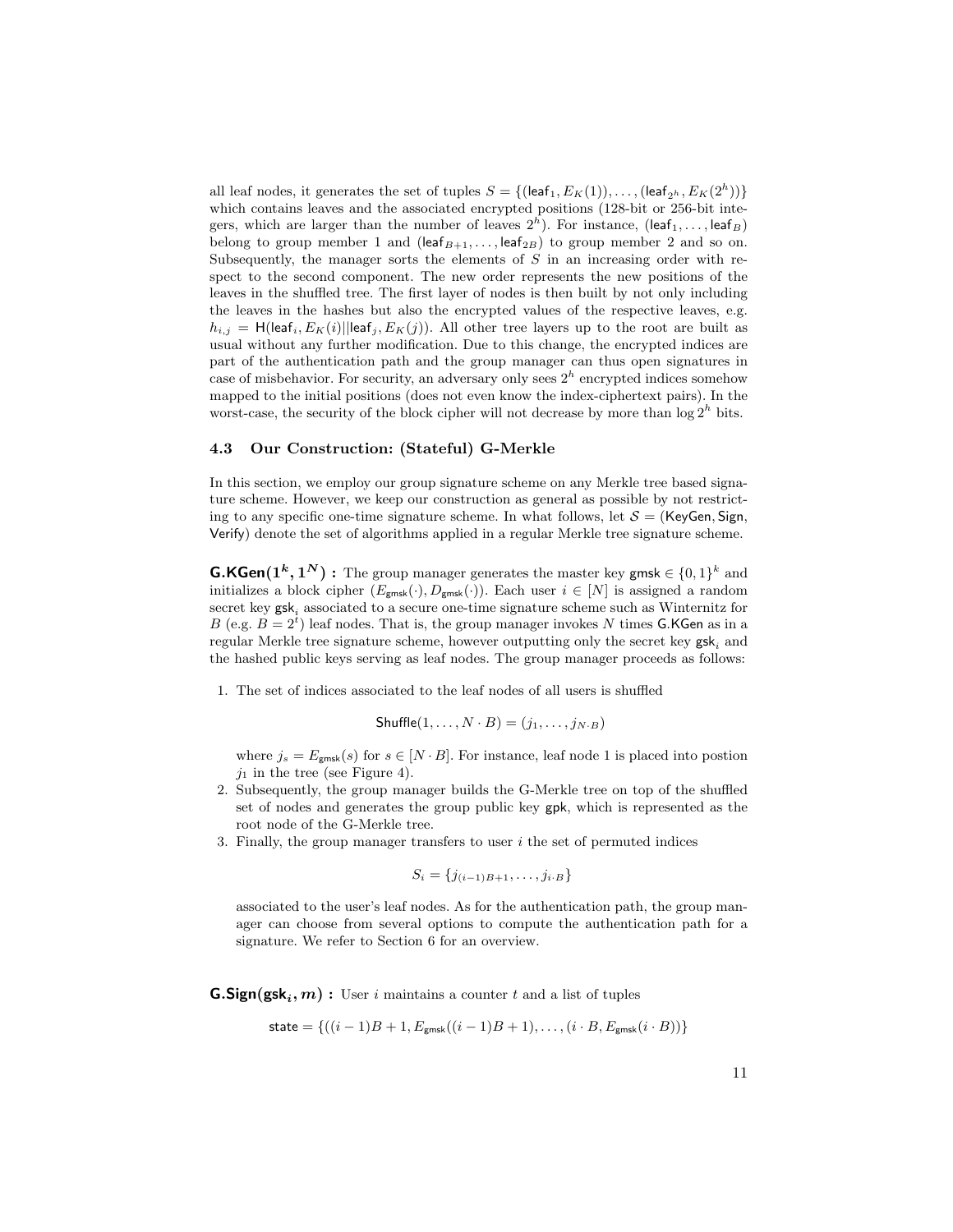defining the possible states in the signing process. Whenever the user wishes to sign a message, he takes the actual state

$$
state[t] = [(i - 1)B + t, E_{\text{gmsk}}((i - 1)B + t)]
$$

from the list and sets  $t := t + 1$ , where the first component serves to internally identify the node with its associated secret key and the second component defines the position of the leaf node within the G-Merkle tree in order to deduce the appropriate authentication path. Supposing that the  $j$ -th leaf has been used to sign, following the authentication path consists of the nodes  $(a_0, \ldots, a_{h-1})$ , where h is the tree height. Define  $\ell := \lfloor j/2^h \rfloor$  and denote by  $v_j[k]$  the k-th node at the j-th layer, then we have

$$
a_j = \begin{cases} v_j[\ell-1] \text{ for } \ell \equiv 1 \text{ mod } 2 \\ v_j[\ell+1] \text{ for } \ell \equiv 0 \text{ mod } 2 \end{cases}
$$

Finally, by use of the secret key  $gsk_i$  the signing algorithm outputs a group signature  $(\sigma, m)$  on a message m that is composed by a one-time signature produced by the underlying signing algorithm Sign and the authentication path (see Section 6).

**G.Verify**  $(\sigma, m, g$ **pk**) : The deterministic group verification algorithm invokes Verify of the underlying signature scheme on the G-Merkle tree taking as input a group signature  $\sigma$ , a message m and the root node of the G-Merkle tree.

**G.Open(gmsk,**  $\sigma$ **, m)** : On input the signature containing the exact authentication path, which can be represented by the position of the leaf node and the intermediate nodes, the manager extracts the position  $l$  and invokes the decryption algorithm  $D_{\text{gmsk}}(l) = j$  for  $l \in [N \cdot B]$ , otherwise he outputs  $\perp$  and aborts. Subsequently, he identifies the set  $S_i$  with  $|S_i| = B$  s.th.  $j \in S_i$  and outputs i.

Possible Modifications. We note that in practice one rarely finds PRPs with small output sizes. In this case, one applies our simple modifications from Section 4.2 using any secure blockcipher. We further note that one may adopt a dynamic approach in the key generation phase, where the group members individually generate their secret keys and associated leaf nodes. Subsequently, the leaf nodes are handed over to the group manager who shuffles the leaves and builds the Merkle tree on top of this mixed set. Such a strategy prevents the group manager from knowing the secrets and the risk of attacking the secrets is minimized.

# 5 Security

In this section, we prove that the construction proposed in Section 4 provides anonymity following [CG05] and full-traceability according to [BMW03]. Unforgeability of the scheme follows directly from the underlying signature scheme.

#### 5.1 Anonymity

For anonymity, we prove the variant of Definition 1 where the adversary is allowed to have access to the secret keys of corrupt group members. The adversary must guess under which honest identity the signature has been created. Depending on the circumstance that the adversary is given or refused access to the opening oracle in the choose stage, we require the underlying block cipher to be an SPRP or PRP.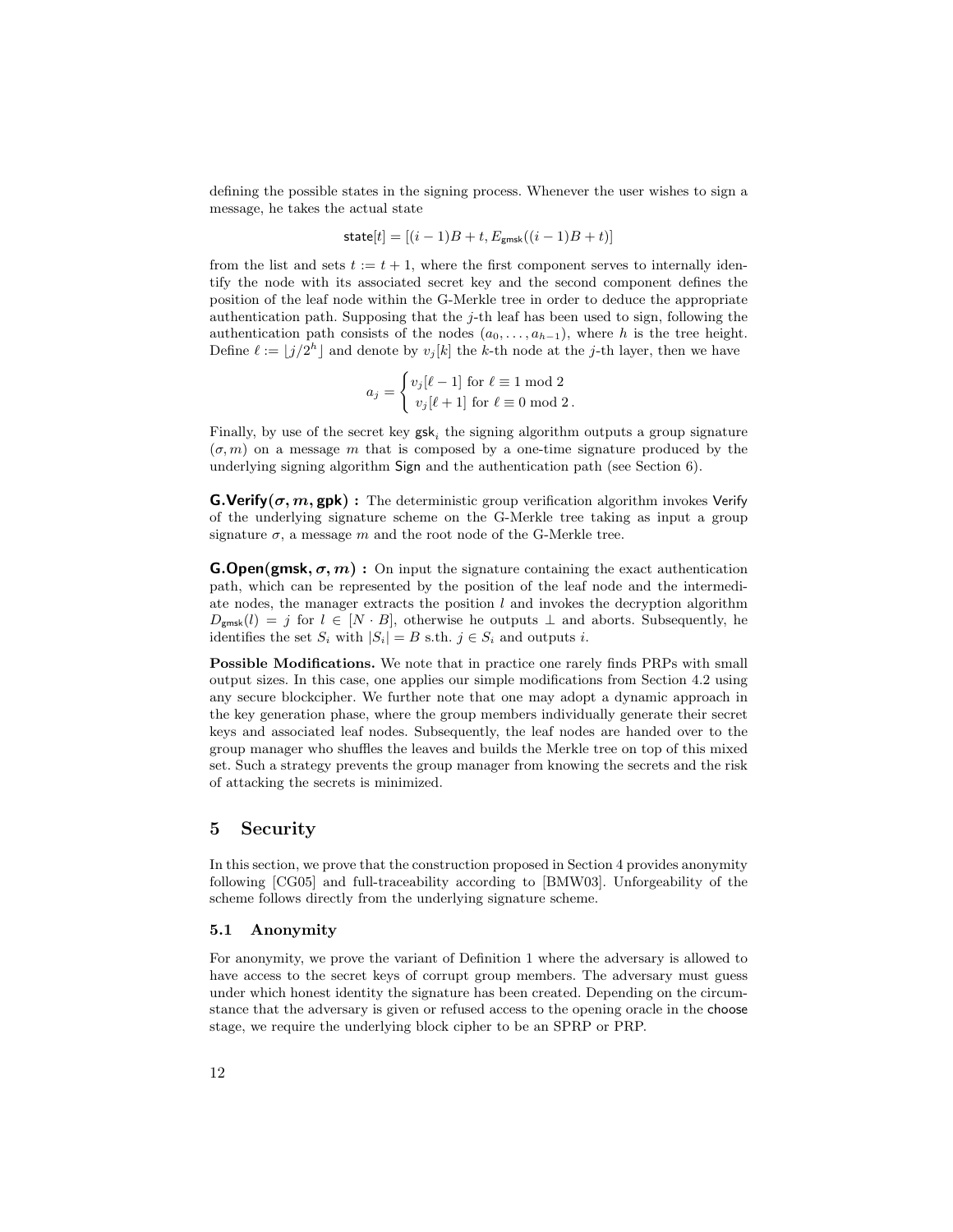**Theorem 2.** Let  $N \cdot B$  be the number of leaves in the G-Merkle tree and N the number of users. Then, the construction described in Section 4.3 provides SPRP-anonymity following the experiment in Definition 1 under the assumption that a strong pseudorandom permutation is employed to shuffle the leaf nodes.

Proof. The proof of this theorem is very simple as the adversary represents now an SPRP adversary involved in an indistinguishability game, however not having access to the encryption oracle. That is, assume there exists an adversary that breaks the anonymity of the scheme, then we can build an algorithm that distinguishes the encryption of different plaintexts derived under a strong pseudorandom permutation. In particular, the adversary is initially given access to the signing oracle and the opening oracle, which essentially represents the decryption algorithm, on group signatures of its choice during the choose stage. Due to the constrained tree size, the adversary can query the signing (and hence opening oracle on different signatures) at most  $B-1$  times for each honest member such that each user still has the chance to generate one last signature. He can also corrupt arbitrary group members. Eventually, the adversary outputs some state information  $st$ , an arbitrary message  $m$  to be signed and two existing identities  $i_0, i_1$ , that have not been corrupted. In the second stage, the adversary gets as input the state information st and a signature  $\sigma$  on m under an identity, which is selected uniformly at random from  $i_0$  and  $i_1$ . The adversary is now challenged to make a right guess on the identity used to sign the message  $m$ . In this stage, the adversary still has access to the signing and opening oracle on signatures other than  $\sigma$ . The condition that each user can still sign a message prevents the adversary to exhaust all leaf nodes and make a trivial guess via exclusion based on the remaining signature not queried to the opening oracle yet.

The only element of a group signature that depends on the identities is the position of a leaf in the G-Merkle tree. All other elements can be replaced by the corresponding distributions that are independent from the identities. According to our construction from Section 4.3, the index set of the leaf nodes owned by signer  $S_k$  is  ${k_0, \ldots, k_{B-1}} = E_{\text{gmsk}}({(k-1) \cdot B, \ldots, k \cdot B-1}).$  We can safely assume that all but 1 plaintext-ciphertext pair per honest identity have been revealed (each signer can still sign one last message) such that the remaining plaintexts  $p_0 \in [N \cdot B]$  and  $p_1 \in [N \cdot B]$ of  $i_0$  and  $i_1$  are known to the adversary. The output of the challenger is a random ciphertext c that either encrypts  $p_0$  or  $p_1$ . Under the SPRP assumption of the cipher, we can replace the ciphertext set, in particular  $c$  as well, by random elements independent from the plaintext or indices related to an identity. As a result, the claim follows. We note that if a perfect permutation was used to encrypt the indices, then the probability to have a particular plaintext is equal for any ciphertext given by the challenger.  $\square$ 

In case the adversary is not granted access to the opening oracle in the experiment from Definition 2, we can even prove PRP-anonymity with only the requirement of using a pseudorandom permutation (analogously to Theorem 2).

**Theorem 3.** Let  $N \cdot B$  be the number of leaves in the G-Merkle tree and N the number of users. Then, the construction described in Section 4.3 provides PRP-anonymity in accordance to the experiment in Definition 2 assuming a pseudorandom permutation is employed to shuffle the leaf nodes.

## 5.2 Traceability

Full-traceability subsumes a collection of other properties as described in [BMW03]. Following the traceability experiment given in Figure 3, the proof relies on the unforgeability of the underlying signature scheme. In fact, our G-Merkle scheme inherits its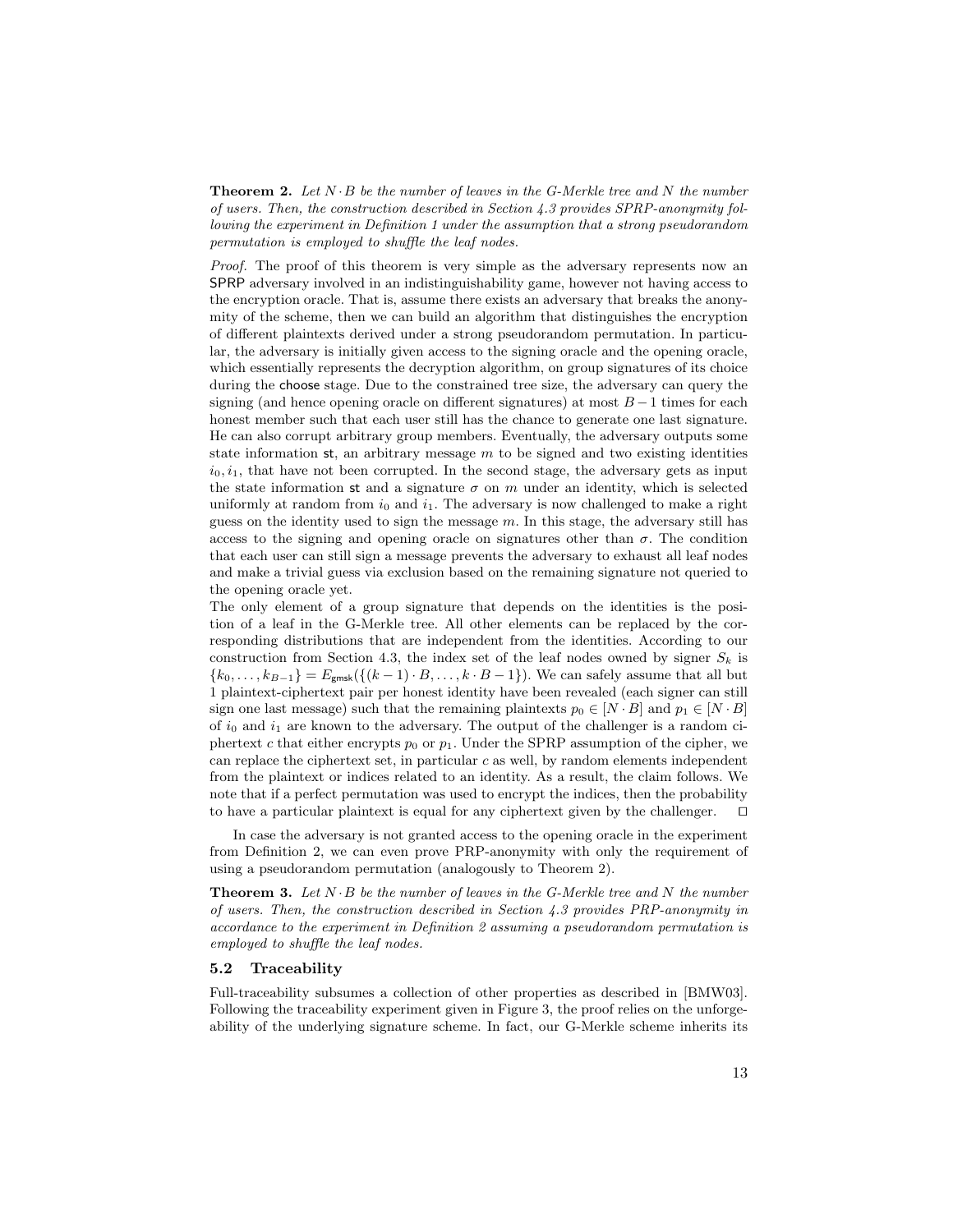existential unforgeability immediately from the basic scheme as described in Section 2. In general, if the basic Merkle tree construction is secure against such an adversary, then so is the G-Merkle tree construction. Thus, we call our group signature scheme G-Merkle $X$ *MSS* if it relies on XMSS.

**Theorem 4.** Let T be a hash-based one-time/few-time signature scheme and Merkler the corresponding Merkle tree based multi-time signature scheme. If Merkle<sub>T</sub> is existentially unforgeable under chosen message attacks, then so is the group signature scheme  $G$ -Merkle $\tau$ .

The proof of this statement is straightforward as the multisigner  $G-Merkle<sub>T</sub>$  scheme differs from a single-signer Merkle<sub>T</sub> scheme in the shuffling procedure, where the order of the nodes is changed, and the number of participants with their own secret keys.

**Theorem 5.** Let  $T$  be the number of leaves in  $G$ -Merkle as defined in Section 4. Suppose that there exists a PPT traceability adversary, then there exists an algorithm B that breaks the unforgeability of the underlying signature scheme.

Proof. The proof of this theorem is mainly based on Theorem 4 stating the existential unforgeability of the underlying digital signature scheme. We show that such an adversary does not exist unless the underlying signature scheme is insecure. We proceed by means of the experiment defined in Figure 3 following [BMW03].

Suppose, there exists an attacker that can successfully generate such a forgery. Clearly, in the G-Merkle tree construction the height of the tree  $\log_2(N \cdot B)$  and number of leaves  $N \cdot B$  is known in advance such that a group signature can only be valid if the index of the leaf node used to sign the message is an element of  $\{0, \ldots, N \cdot B\}$ . Therefore, the adversary must produce a forgery that opens to an identity of an honest user  $i \notin \mathcal{C}$ , which correctly verifies. However, this is only the case if the attacker breaks the unforgeability of the underlying signature scheme (Merkle tree construction), since he is not in possession of the secret key associated to the identity i. Due to Theorem 4 such an adversary does not exist.  $\Box$ 

# 6 Authentication Path Computation

The G-Merkle tree is composed by leaf nodes originating from different users. Thus, the conventional approach of generating the authentication path is not immediately applicable as the authentication path inherently requires the knowledge of the other nodes. As a result, we need a different strategy in order to derive the authentication path. In what follows, we propose some possible solutions to tackle this target.

Public Leaf Nodes. The first approach works similar to the very first Merkle tree constructions, where a user stores each leaf node of the associated tree. Translating this strategy to the multi-user setting the group manager publishes all leaf nodes of all users. This leads to a storage size of at most  $N \cdot B$  nodes. Whenever a user invokes its signing algorithm it combines the leaf nodes in order to generate the authentication path associated to its one-time signature. Alternatively, the whole tree can be published/stored and the memory requirement just double. In this case the running times for signing decrease as group members are no longer required to compute the inner nodes.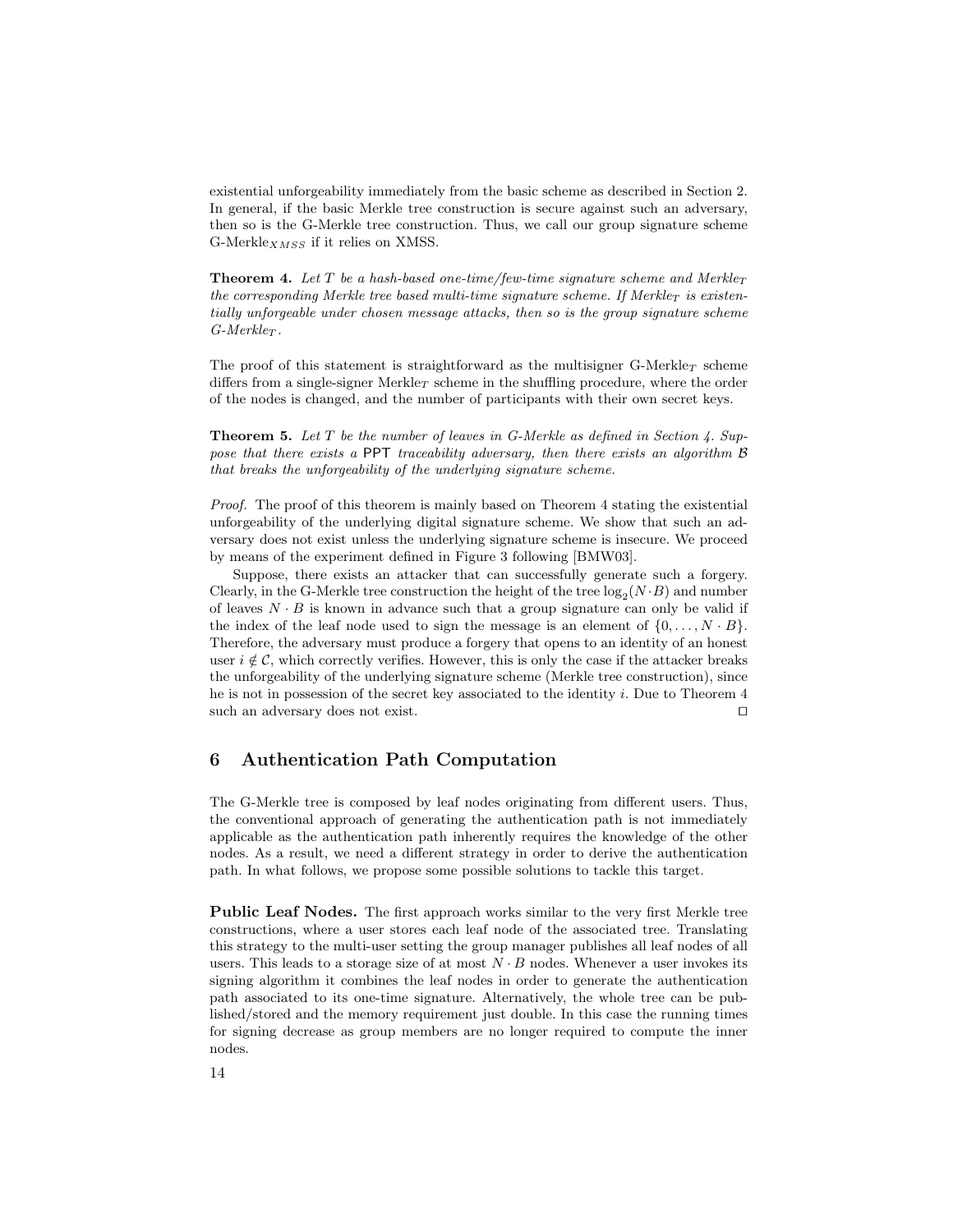User directed Authentication Path Computation. The group manager can also send to each user the authentication paths together with the associated indices during key generation. The user stores the nodes and can delete those nodes once they are consumed.

**Lemma 1.** Let  $N$  denote the number of group members and  $B$  the number of potential signatures per user. Then the memory size Mem of a user is bounded by

 $\log N \leq$  Mem  $\leq B \cdot \log(N) + B < N \cdot B$ 

Proof. The best possible case occurs when all nodes of a user are neighbors such that he can generate many of the entries in the authentication path by use of his key pair. However, in this case, he can build a subtree of height  $1 + \log_2 B$  and requires to store  $log N$  nodes in order to build the authentication path. In the worst-case the user stores the nodes of the log B-th layer, i.e. B nodes, which allow him to generate all other nodes in the upper part of the G-Merkle tree. This is due to the fact that all  $B$  potential signatures have to cross one of the  $B$  nodes in the log  $B$ -th layer. Furthermore, he has to store at most  $B \cdot \log N$  nodes from the remaining  $\log N$  layers of the tree, which corresponds to the nodes in the authentication path.  $\Box$ 

In practice each user can determine the exact number of nodes to be stored and hence optimize the memory size. He can eliminate duplicated nodes that appear in multiple authentication paths. For instance, all authentication paths have to use either the left or right child of the root node. The user is doing best if he chooses to store both right and left children (if req.) only once.

Improved Storage Size with Clustering. Based on the proof of Lemma 1 and the observation that the memory sizes improve, if the leaf nodes of a group member are close to each other, it is possible to split the group into several clusters. This is accomplished secretly by the group manager. The leaf nodes of the G-Merkle tree are then clustered accordingly. For instance, we partition the leaf nodes into  $k$  clusters, where each cluster contains all nodes of  $N/k$  users. This enhances the probability for each group member to use many of the nodes in the authentication path several times such that the absolute storage requirement is reduced. Due to the fact that the verifiers and group members themselves are not aware of how the leaf nodes are partitioned, how many clusters do exist and who are the group members within a particular cluster, the anonymity is still guaranteed in case the adversary is not given access to the opening oracle within the anonymity game. Such a clustering strategy is advantageous if  $N$  is very large. A further advantage of the clustering strategy is the usage of block ciphers of small output sizes. In fact, the output size can be chosen equal to the cluster size.

In case the adversary is given access to the opening oracle, the adversary at most learns which users belong to a cluster. This reduces anonymity in the whole set of group members to anonymity of the smaller cluster. But the adversary is not able to map a signature to a certain group member of a cluster in the challenge phase. Assuming that  $N = 2^{t_1}$  and the cluster size is  $k = 2^{t_2}$ , the authentication path of users from a same cluster have always the same last  $\log(N \cdot B) - \log(N \cdot B/k) = t_2$  nodes in the authentication path. This is due to the fact that a certain cluster has the same parent node at height  $log(N \cdot B/k)$ . From then on, the sibling nodes are identical.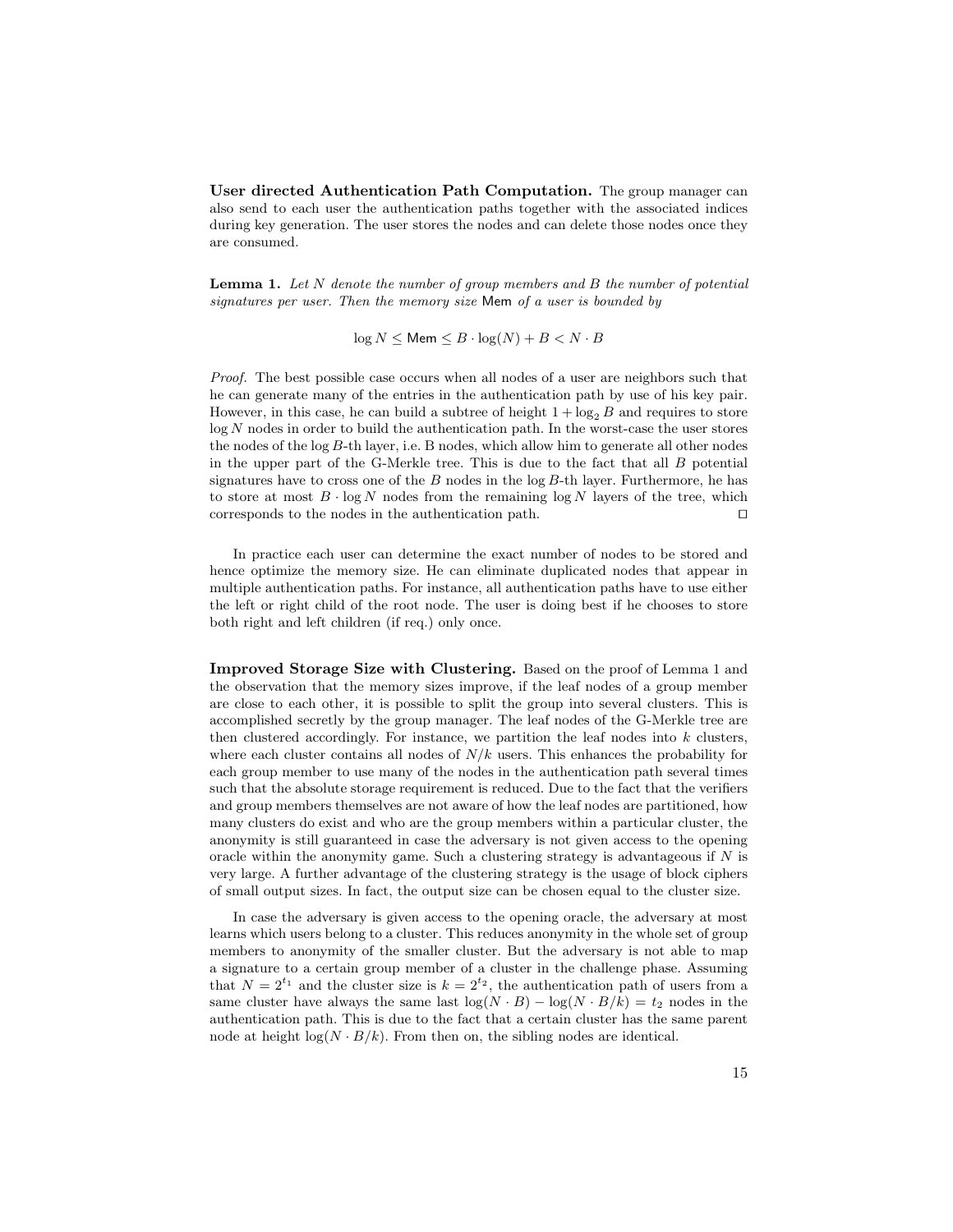Interactive Authentication Path Computation. In case the group manager maintains a list of the group signers secret keys, it is possible to ask the group manager the required authentication path in an online fashion. Once a group member sends its part of the signature (OTS) together with the leaf position to the verifier, the verifier can invoke the group manager for the associated authentication path. Clearly, this has no impact on the security as all leaf nodes can be made public.

## 7 Implementation

In this section, we discuss the implementation aspects of our proposal. This discussion is based on our G-Merkle implementation in C, which is an extension of a XMSS/WOTS+ implementation as specified in [HBGM18], using SHA2-256 as the hash function.

Our implementation follows the approach described in Section 4.2 where block ciphers with larger outputs are used. More precisely, we use AES-256 to perform the indices encryption (which acts as the shuffling process of the leaf nodes). Therefore, the leaf nodes indices are initially represented as 256-bits long integer numbers (padded with zeros on the left) and then encrypted using AES-256. The 256-bits ciphertexts are considered as the new (shuffled) leaf node indices. Note that most of the encrypted indices will likely be out of the range  $[0, 2<sup>h</sup> - 1]$ , but (as described in Section 4.2) G-Merkle only cares about the ordering in which these encrypted indices appear. These encrypted indices are also used to open signatures. Once the encrypted indices are computed, they are sorted in increasing order. Our implementation uses a simple Quicksort implementation for very large (256-bits long) numbers. We note that speedups in this step might be achieved by using other sorting algorithms (e.g. Radix sort).

Table 1 shows the performance data of the G-Merkle inner processes. We fix  $N = 64$ as the number of group members (also called users) to facilitate the comparison of different tree heights (but other values are possible, given the trade-off between group members and number of signatures). The performance data are given in thousands of cycles measured in an Intel(R) Core(TM) i5-63000 CPU @2.40GHz with 16 GB of RAM. The code has been compiled with GCC 6.4.0 with -O3 compilation flag. Each process has been repeated 100 times and the number of cycles averaged. The first column represents the relevant processes in G-Merkle, namely the generation of the leaf nodes (each user has to perform this step, i.e. generate all OTS key pairs and the corresponding leaf nodes), the encryption and sorting of all indices, the Merkle tree building process, XMSS signature generation, XMSS signature verification and signature opening (which consists of a call to AES-256 decryption). Between parentheses, we denote whether the operation is performed by each user (U) or only by the group manager (GM). The most expensive operation consists of building the tree, an operation handled by the group manager only, not impacting the users. The actual group management operations, such as encryption and sorting of the leaf node indices, and opening of signatures, do not represent any significant overhead, while the XMSS algorithms (sign and verify) are efficient. Our implementation assumes that the Merkle tree is publicly (and securely) available, as discussed in Section 6, thus the authentication path computation (a somewhat expensive operation in XMSS) is not relevant here.

## 8 Conclusion and Discussion

We introduced the first (stateful) hash-based group signature scheme and showed that it is based on standard assumptions and not on expensive non-interactive zero knowledge proof systems, as seen in other group signature schemes. Our approach exploits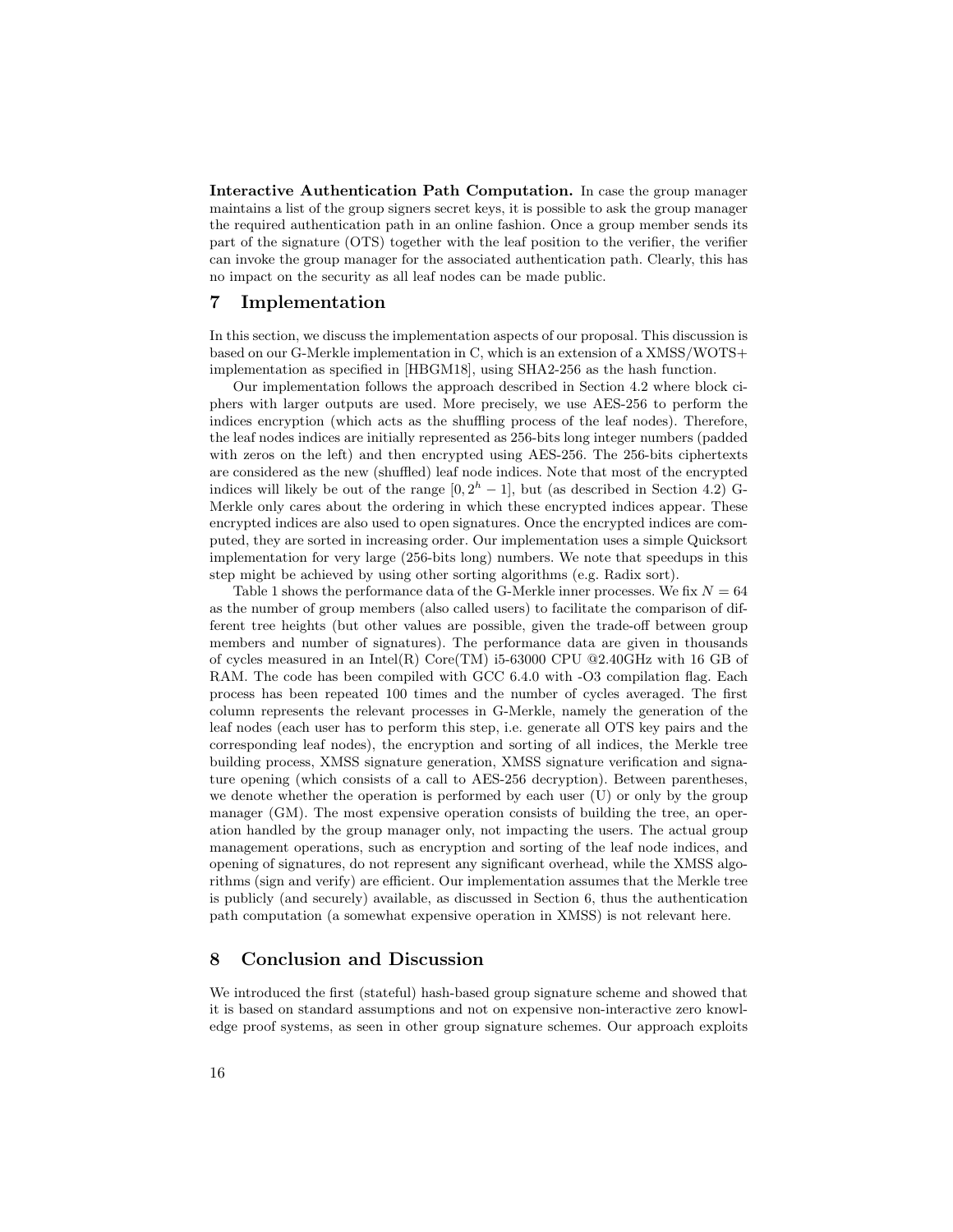| Process (Owner)         | $N=64$       |                                                                         |               |
|-------------------------|--------------|-------------------------------------------------------------------------|---------------|
|                         |              | $(h = 14, B = 256)$ $\vert (h = 16, B = 1024) \vert (h = 18, B = 4096)$ |               |
| Generate leaf nodes (U) | 2, 319, 508  | 9, 302, 171                                                             | 35, 646, 646  |
| Encrypt indices (GM)    | 56,960       | 225, 818                                                                | 934,001       |
| Sorting (GM)            | 16,866       | 85,767                                                                  | 364, 334      |
| XMSS tree building (GM) | 24, 347, 871 | 114, 011, 307                                                           | 440, 567, 352 |
| $XMSS$ sign $(U)$       | 7,052        | 7, 153                                                                  | 7,059         |
| $XMSS$ verify $(U)$     | 9,007        | 9,092                                                                   | 9,398         |
| Signature opening (GM)  | 100          | 99                                                                      | 102           |

Table 1. G-Merkle Performance (in kcycles).  $U =$  User,  $GM =$  Group Manager.

the structure of Merkle trees in general. Due to this fact, we can generate group signatures more efficiently in terms of running times, signature and key sizes. It is worth mentioning that the provisioning of the authentication paths is challenging. By merging different trees from different users and randomizing the tree structure, the simplicity to generate authentication paths as in XMSS is lost at the benefit of anonymity. We presented several ways to obtain the authentication path (such as publishing the whole Merkle tree), but stress that it is still an open problem how to address it optimally. Furthermore, we strongly emphasize that full-anonymity would result in a secure public key encryption scheme. To illustrate the transformation of a group signature scheme into an encryption scheme, once full-anonymity is achieved, the group manager generates the master key and all secret keys of the different "identities". The group manager publishes the secret keys as the public key and keeps the master key secret. If a party wishes to encrypt a message, he encodes this message in terms of an identity (or identities) and sends the signature to the group manager, who in turn decrypts the ciphertext by opening the signature. He reveals the identity, which represents the encoded message. Due to full-anonymity an adversary cannot unveil the identity given all secret keys of the identities. Such a result would have a huge impact in cryptography in general as it would allow to build public key cryptography solely based on the existence of one-way functions. This however would somehow oppose the results of [IR89], which states that one-way functions are not sufficient to build key agreement protocols.

#### 8.1 Acknowledgements

We thank Andreas Hülsing for engaging in helpful discussions and the anonymous reviewers for providing detailed comments.

## References

- [ACJT00] Giuseppe Ateniese, Jan Camenisch, Marc Joye, and Gene Tsudik. A practical and provably secure coalition-resistant group signature scheme. In Mihir Bellare, editor, Advances in Cryptology – CRYPTO 2000, volume 1880 of Lecture Notes in Computer Science, pages 255–270, Santa Barbara, CA, USA, August 20–24, 2000. Springer, Heidelberg, Germany.
- [AW04] Michel Abdalla and Bogdan Warinschi. On the minimal assumptions of group signature schemes. In Javier López, Sihan Qing, and Eiji Okamoto,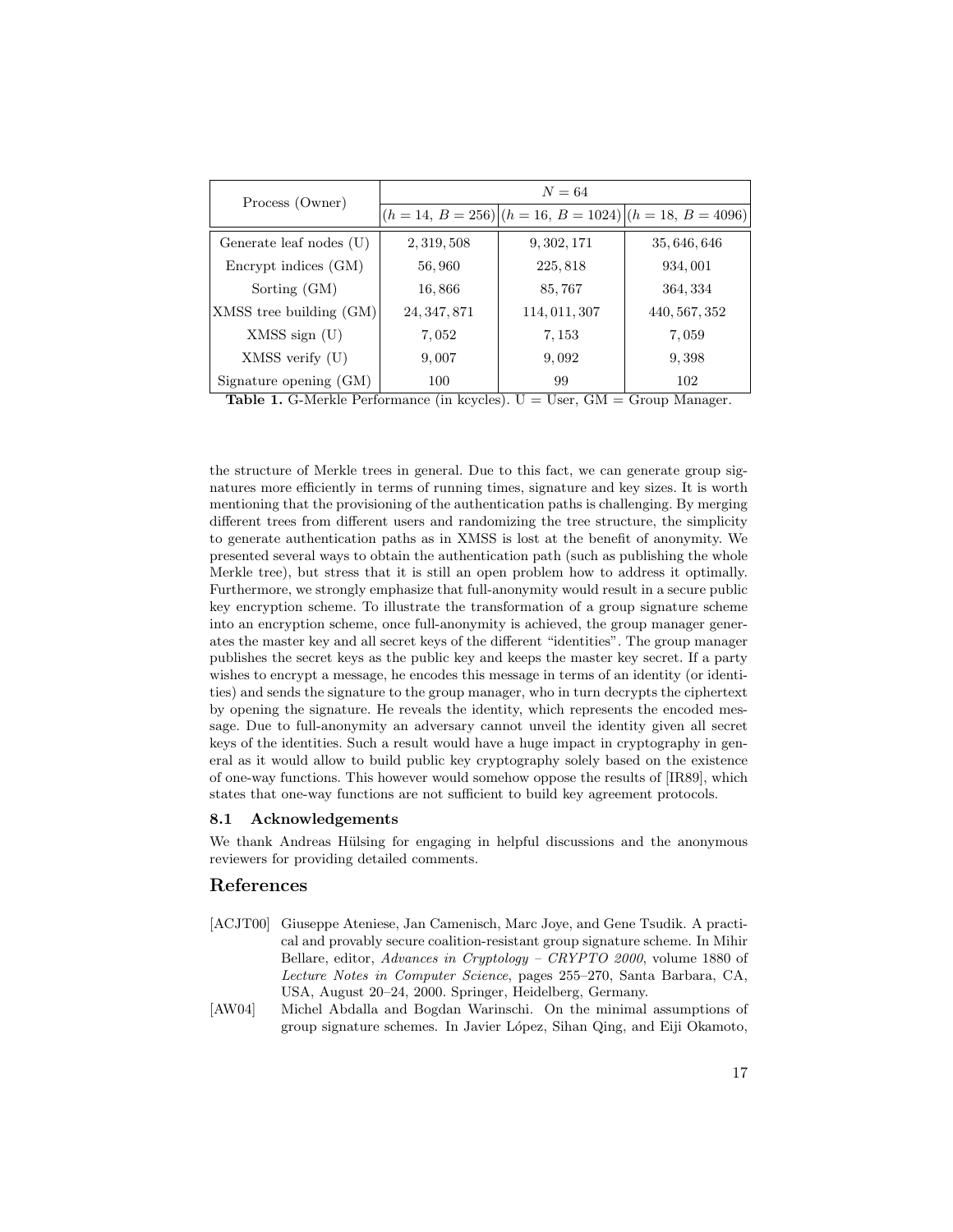editors, ICICS 04: 6th International Conference on Information and Communication Security, volume 3269 of Lecture Notes in Computer Science, pages 1–13, Malaga, Spain, October 27–29, 2004. Springer, Heidelberg, Germany.

- [BBS04] Dan Boneh, Xavier Boyen, and Hovav Shacham. Short group signatures. In Matthew Franklin, editor, Advances in Cryptology – CRYPTO 2004, volume 3152 of Lecture Notes in Computer Science, pages 41–55, Santa Barbara, CA, USA, August 15–19, 2004. Springer, Heidelberg, Germany.
- [BDH11] Johannes Buchmann, Erik Dahmen, and Andreas Hülsing. Xmss a practical forward secure signature scheme based on minimal security assumptions. In Bo-Yin Yang, editor, Post-Quantum Cryptography: 4th International Workshop, PQCrypto 2011, Taipei, Taiwan, November 29 – December 2, 2011. Proceedings, pages 117–129. Springer, 2011.
- [BDS08] Johannes A. Buchmann, Erik Dahmen, and Michael Schneider. Merkle tree traversal revisited. In Post-Quantum Cryptography, Second International Workshop, PQCrypto 2008, Cincinnati, OH, USA, October 17-19, 2008, Proceedings, pages 63–78, 2008.
- [BL09] Ernie Brickell and Jiangtao Li. Enhanced privacy ID from bilinear pairing, 2009.
- [BMW03] Mihir Bellare, Daniele Micciancio, and Bogdan Warinschi. Foundations of group signatures: Formal definitions, simplified requirements, and a construction based on general assumptions. In Eli Biham, editor, Advances in Cryptology – EUROCRYPT 2003, volume 2656 of Lecture Notes in Computer Science, pages 614–629, Warsaw, Poland, May 4–8, 2003. Springer, Heidelberg, Germany.
- [BSZ05] Mihir Bellare, Haixia Shi, and Chong Zhang. Foundations of group signatures: The case of dynamic groups. In Alfred Menezes, editor, Topics in Cryptology – CT-RSA 2005, volume 3376 of Lecture Notes in Computer Science, pages 136–153, San Francisco, CA, USA, February 14–18, 2005. Springer, Heidelberg, Germany.
- [BW06] Xavier Boyen and Brent Waters. Compact group signatures without random oracles. In Serge Vaudenay, editor, Advances in Cryptology – EURO-CRYPT 2006, volume 4004 of Lecture Notes in Computer Science, pages 427–444, St. Petersburg, Russia, May 28 – June 1, 2006. Springer, Heidelberg, Germany.
- [BW07] Xavier Boyen and Brent Waters. Full-domain subgroup hiding and constant-size group signatures. In Tatsuaki Okamoto and Xiaoyun Wang, editors, PKC 2007: 10th International Conference on Theory and Practice of Public Key Cryptography, volume 4450 of Lecture Notes in Computer Science, pages 1–15, Beijing, China, April 16–20, 2007. Springer, Heidelberg, Germany.
- [CG05] Jan Camenisch and Jens Groth. Group Signatures: Better Efficiency and New Theoretical Aspects, pages 120–133. Springer, 2005.
- [CL02] Jan Camenisch and Anna Lysyanskaya. Dynamic accumulators and application to efficient revocation of anonymous credentials. In Moti Yung, editor, Advances in Cryptology – CRYPTO 2002, volume 2442 of Lecture Notes in Computer Science, pages 61–76, Santa Barbara, CA, USA, August 18–22, 2002. Springer, Heidelberg, Germany.
- [CL04] Jan Camenisch and Anna Lysyanskaya. Signature schemes and anonymous credentials from bilinear maps. In Matthew Franklin, editor, Advances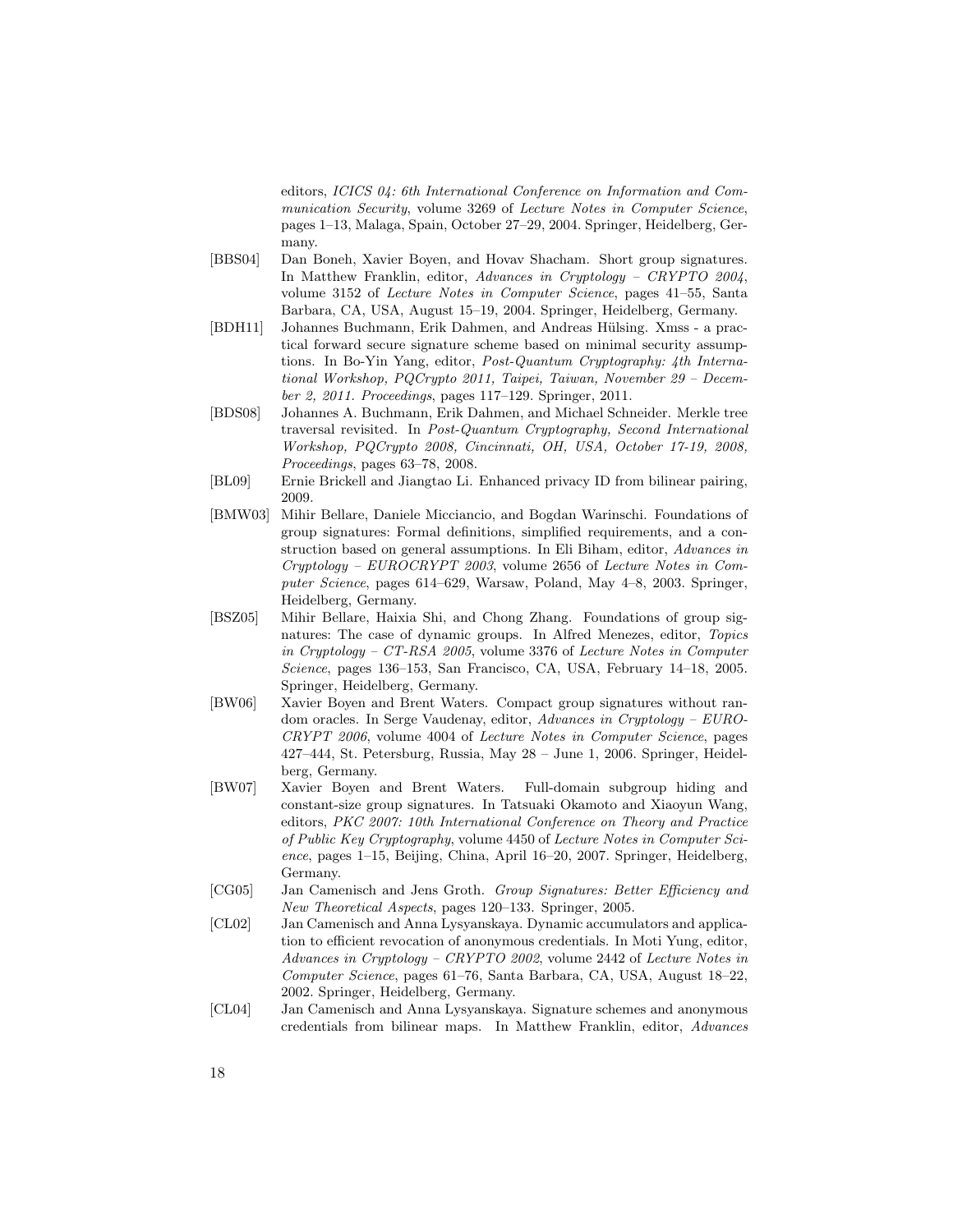in Cryptology – CRYPTO 2004, volume 3152 of Lecture Notes in Computer Science, pages 56–72, Santa Barbara, CA, USA, August 15–19, 2004. Springer, Heidelberg, Germany.

- [Cv91] David Chaum and Eugène van Heyst. Group signatures. In Donald W. Davies, editor, Advances in Cryptology – EUROCRYPT'91, volume 547 of Lecture Notes in Computer Science, pages 257–265, Brighton, UK, April 8– 11, 1991. Springer, Heidelberg, Germany.
- [DP06] Cécile Delerablée and David Pointcheval. Dynamic fully anonymous short group signatures. In Phong Q. Nguyen, editor, Progress in Cryptology - VIETCRYPT 06: 1st International Conference on Cryptology in Vietnam, volume 4341 of Lecture Notes in Computer Science, pages 193–210, Hanoi, Vietnam, September 25–28, 2006. Springer, Heidelberg, Germany.
- [ELL<sup>+</sup>15] Martianus Frederic Ezerman, Hyung Tae Lee, San Ling, Khoa Nguyen, and Huaxiong Wang. A provably secure group signature scheme from codebased assumptions. In Tetsu Iwata and Jung Hee Cheon, editors, Advances in Cryptology – ASIACRYPT 2015, Part I, volume 9452 of Lecture Notes in Computer Science, pages 260–285, Auckland, New Zealand, November 30 – December 3, 2015. Springer, Heidelberg, Germany.
- [GGM86] Oded Goldreich, Shafi Goldwasser, and Silvio Micali. How to construct random functions. J. ACM, 33(4):792–807, 1986.
- [GKV10] S. Dov Gordon, Jonathan Katz, and Vinod Vaikuntanathan. A group signature scheme from lattice assumptions. In ASIACRYPT 2010, pages 395– 412. Springer, 2010.
- [GMO16] Irene Giacomelli, Jesper Madsen, and Claudio Orlandi. Zkboo: Faster zero-knowledge for boolean circuits. In 25th USENIX Security Symposium (USENIX Security 16), pages 1069–1083, Austin, TX, 2016. USENIX.
- [Gro96] Lov K. Grover. A fast quantum mechanical algorithm for database search. In 28th Annual ACM Symposium on Theory of Computing, pages 212–219, Philadephia, Pennsylvania, USA, May 22–24, 1996. ACM Press.
- [Gro07] Jens Groth. Fully anonymous group signatures without random oracles. In Kaoru Kurosawa, editor, Advances in Cryptology – ASIACRYPT 2007, volume 4833 of Lecture Notes in Computer Science, pages 164–180, Kuching, Malaysia, December 2–6, 2007. Springer, Heidelberg, Germany.
- [HBGM18] Andreas Hülsing, Denis Butin, Stefan Gazdag, and Aziz Mohaisen. Xmss: extended hash-based signatures. Technical report, Internet Draft draft-irtf-cfrg-xmss-hash-based-signatures-12. https://datatracker.ietf.org/doc/draft-irtf-cfrg-xmss-hash-basedsignatures/, 2018.
- [HILL93] Johan Hstad, Russell Impagliazzo, Leonid A. Levin, and Michael Luby. Construction of a pseudo-random generator from any one-way function. SIAM Journal on Computing, 28:12–24, 1993.
- [HRB13] Andreas Hülsing, Lea Rausch, and Johannes Buchmann. Optimal parameters for xmss mt. In Alfredo Cuzzocrea, Christian Kittl, Dimitris E. Simos, Edgar Weippl, and Lida Xu, editors, Security Engineering and Intelligence Informatics: CD-ARES 2013 Workshops: MoCrySEn and SeCIHD, Regensburg, Germany, September 2-6, 2013. Proceedings, pages 194–208, Berlin, Heidelberg, 2013. Springer Berlin Heidelberg.
- [Hül13] Andreas Hülsing. W-ots+ shorter signatures for hash-based signature schemes. In Amr Youssef, Abderrahmane Nitaj, and Aboul Ella Hassanien, editors, Progress in Cryptology – AFRICACRYPT 2013: 6th International